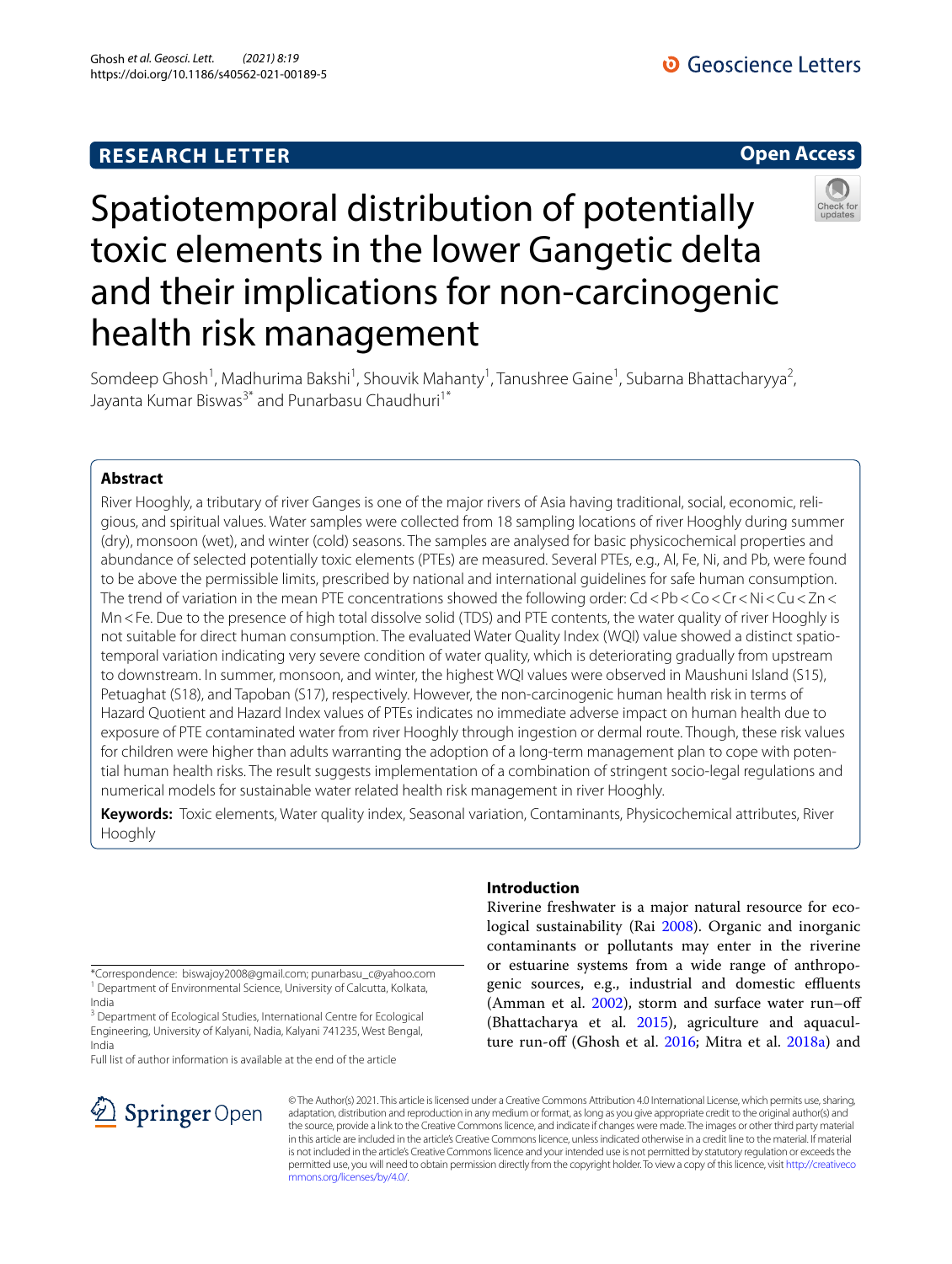natural processes like biogeochemical cycle (Garrett [2000](#page-11-2)), chemical leaching of bedrocks and water drain-age basins (Zhou et al. [2008a,](#page-13-0) [b](#page-13-1)), sediment resuspension, and ground water inflow (González-Ortegón et al. [2019](#page-12-3)). Among the organic and inorganic contaminants of water, potentially toxic elements (PTEs) are drawing added attention due to their non-biodegradable nature and accumulation potential through tropic levels causing a long-term effect on the ecosystem. PTEs refer to both metals and non-metals having a range of environmental significance (Nieder et al. [2018\)](#page-12-4). Some PTEs have nutrient-like profiles, such as Copper (Cu) and Cadmium (Cd), suggesting their correlation with biological cycles (Boyé et al. [2012\)](#page-11-3), whereas some other PTEs such as Lead (Pb) possess scavenger like behaviour (Flegal and Patterson [1983\)](#page-11-4). Some of the PTEs such as Cobalt (Co), Copper (Cu), Iron (Fe), Manganese (Mn), and Zinc (Zn) take part in several significant biochemical reactions and act as terminal electron acceptor and micro nutrients (Munoz-Olivas and Camara [2001](#page-12-5)), but show toxic effects in excess quantities (Low et al. [2015\)](#page-12-6). Some other elements such as Arsenic (As), Cadmium (Cd), and Mercury (Hg) show toxicity in minute quantity (Alves et al. [2014](#page-11-5)). Thus, use of PTE contaminated water in irrigation may have detrimental effects on local biodiversity including invertebrate and microbial communities hampering eco-logical balance and sustainability (Kar et al. [2008;](#page-12-7) Tom et al. [2014;](#page-13-2) Bhattacharya et al. [2015;](#page-11-1) Ferreira et al. [2016](#page-11-6); Allinson et al. [2017\)](#page-11-7). Moreover, the water qualities of the rivers and estuaries are also regulated by constant influx of contaminated water from several point or non-point sources from upstream making difficult to regulate the water quality (Mitra et al. [2018a\)](#page-12-2).

The estuarine region behaves like a natural filter or buffer zone where the PTEs are adsorbed by the suspended solids and/or might get bio-accumulated in aquatic organisms, e.g., phytoplanktons, zooplankton, benthos, invertebrate, fish, etc. (Tao et al. [2012;](#page-13-3) Karbassi et al. [2015](#page-12-8)). Dissolved organic matter (e.g., humic acid, fulvic acid, carbohydrates) also plays a crucial role in regulating PTE concentration in natural streams by forming metal complexes or chelates (Philippe and Schaumann [2014](#page-12-9)). In the past few decades, public health policy-makers and researchers have focused on increasing anthropogenic input resulting exposure of aquatic habitats to hazardous contaminants due to their toxicity and persistence in natural environment (Upadhyay et al. [2006;](#page-13-4) Zhou et al. [2008a,](#page-13-0) [b\)](#page-13-1). Toxic elements also had the probability of human health risk (carcinogenic and non-carcinogenic) even at concentration below permissible limit and can be estimated following United States Environmental Protection Agency (USEPA) methods (USEPA [2004](#page-13-5); Gao et al. [2019](#page-11-8)). Seasonal or temporal variations in intensity

of agricultural and industrial activity, aquaculture, storm water drainage, atmospheric deposition, and climatic events can have strong influences on the status of river water quality (Singh et al. [2004;](#page-13-6) Ouyang et al. [2006;](#page-12-10) Li and Zhang [2010\)](#page-12-11). River Hooghly, a tributary of river Ganges is one of the major rivers of Asia having traditional, social, economic, religious, and spiritual values. About 0.5 billion peoples are directly or indirectly dependent on Ganges river system for their livelihood (Bharati et al. [2016\)](#page-11-9). The region experiences 80% of its annual rainfall between June and September from southwest monsoon (Mukhopadhyay et al. [2006](#page-12-12)). This strong monsoonal effect might have strong consequences on PTEs inputs to river Hooghly during rainy season. Hence, characterization of seasonal variability of contaminants in this river water is essential for proper evaluation of water quality and assessment of long-term impacts on public health and human welfare. This approach can help to formulate proper policy for reducing contaminants and safeguarding human health and hygiene in the Hooghly river region of the lower Gangetic basin. Although there are several studies (e.g., Sekhar et al. [2005;](#page-13-7) Mukhopadhyay et al. [2006](#page-12-12); Henderson et al. [2007](#page-12-13); Sarkar et al. [2007](#page-13-8); Pertsemli et al. [2007;](#page-12-14) Li et al. [2008;](#page-12-15) Li and Zhang [2010;](#page-12-11) Mitra et al. [2018a,](#page-12-2) [b\)](#page-12-16), none has emphasised the implication of seasonal and geospatial variations of PTEs for the management of river water quality. To bridge the existing knowledge gap, the present study aims to evaluate geospatial and seasonal water quality and potential non-carcinogenic health risk associated with PTEs in river Hooghly.

## **Materials and methods Study area and sampling**

River Ganges divides into two major distributaries; Bhagirathi (India) and Padma (Bangladesh) at Mithipur village in Murshidabad district, West Bengal. The tidal regime of river Bhagirathi starting from the downstream of Nabadwip city is known as river Hooghly (Rudra [2014](#page-12-17); Ghosh et al. [2016\)](#page-12-1), and serves as a navigable waterway for Kolkata and Haldia ports (Fig. [1](#page-2-0)). Water samples were collected using clean plastic sampling bottles from a depth of 10 cm in triplicate from 18 sampling stations covering ~ 200 km of River Hooghly in summer (March– May), monsoon (June–September), and winter (November–January) during low tide in 2015–2016 to avoid marine dilution of PTEs and other parameters, readily transferred to the laboratory in ice box and processed (Fig. [1\)](#page-2-0).

## **Characterization of physicochemical properties and PTEs of water**

pH and electrical conductivity (EC) were measured on field using HANNAH Multi parameter (HI-9829-13102).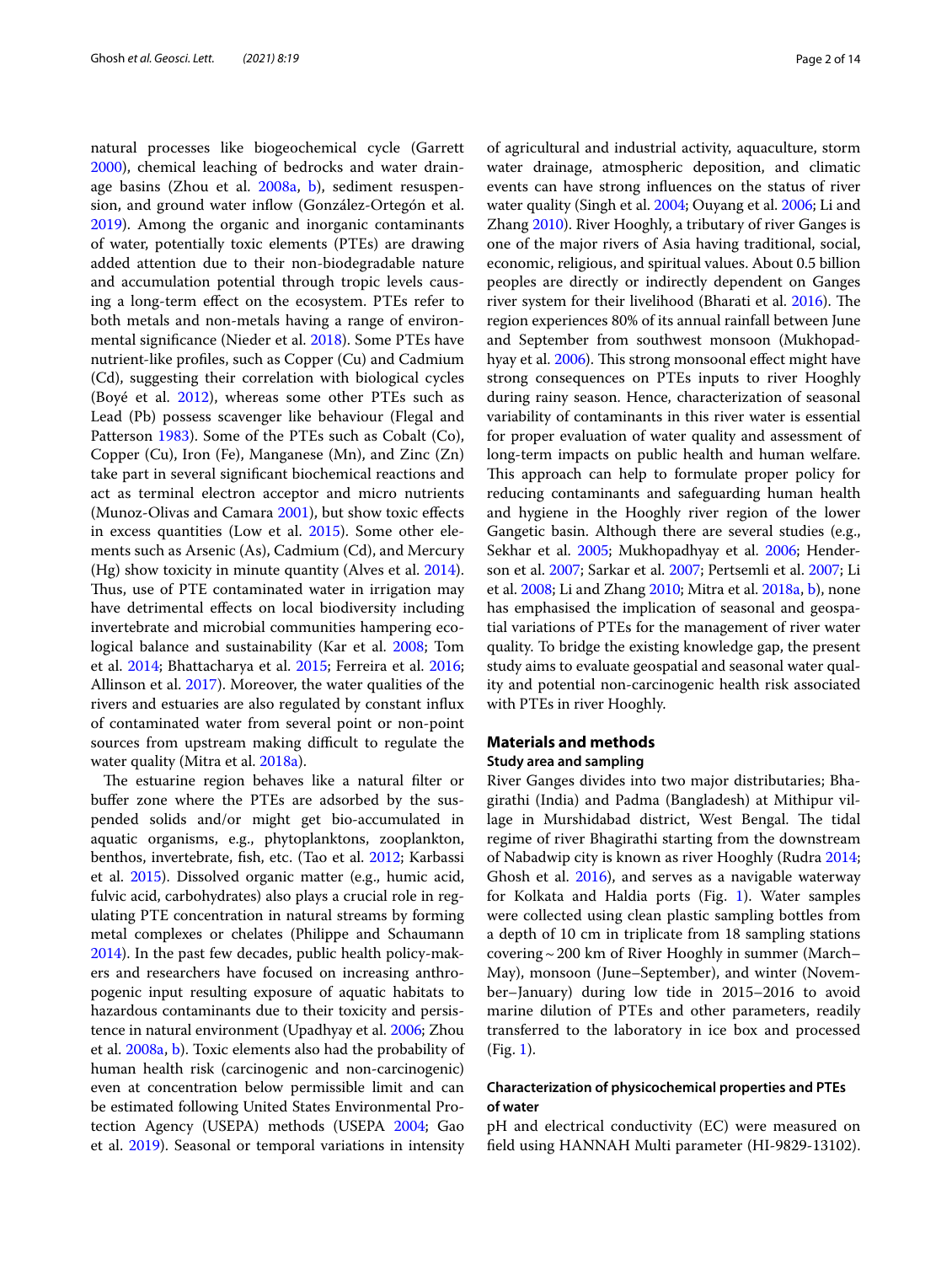

<span id="page-2-0"></span>Dissolved oxygen (DO) concentration was measured following Winkler's method (Winkler [1888](#page-13-9); APHA [2017](#page-11-10)). In laboratory, surface water quality parameters such as total dissolved solid (TDS), salinity, hardness, alkalinity, and chemical oxygen demand (COD) were analysed following protocols as described in APHA [\(2017\)](#page-11-10). PTEs in water were measured using inductively coupled plasma optical emission spectrometer (ICP-OES) (Thermo Fisher iCAP 7400 ICP-OES). Analytical procedure, accuracy, and precision data have been provided in Additional file [1](#page-11-11): Table S1.

#### **Geospatial analysis**

A multivariate interpolation method, i.e., inverse distance weighed (IDW) process, was used in ArcGIS software (V10.2) to plot the seasonal geospatial map of studied PTEs. The data were projected to WGS 1984, UTN zone 45 N.

#### **Statistical analysis**

General statistical analyses of physicochemical properties of water were conducted to understand the variation in physicochemical characteristics of water. Pearson product correlation co-efficients, analysis of variance (ANOVA) single factor method followed by post hoc comparison test, i.e., least significant difference (LSD test), and principal component analysis (PCA) between PTEs were done using software SPSS (V16.1) to understand the source and association of the PTEs. Shapiro– Wilk test was also applied to evaluate the normality of the dataset, whereas Kaiser–Meyer–Olkin (KMO) Measure and Barlett's Test of Sphericity were used to find data adequacy for PCA (Kaiser [1958;](#page-12-18) Ul-Saufie et al. [2013](#page-13-10)).

## **Evaluation of water quality indices (WQI) and risk assessment**

Water quality indices (WQI) can be described as a rating that reflects the combined impact of different water quality parameters (Şener et al. [2017](#page-13-11); Gao et al. [2019\)](#page-11-8). To calculate WQI, different weights were assigned to each of the measured chemical parameters (Ramakrishnaiah et al. [2009](#page-12-19); Yidana and Yidana, [2010\)](#page-13-12). However, risk assessment of the PTEs is a multi-step procedure based on the exposure to and tendency of the PTEs to bioaccumulate within the human body. Human body can be exposed by PTEs from water through consumption/ingestion or dermal routes. Thus, the examined PTEs were compared with reference dosages, and the mean daily intake (MDI<sub>ingestion</sub> and MDI<sub>dermal</sub>) were estimated for both children and adults as per USEPA Risk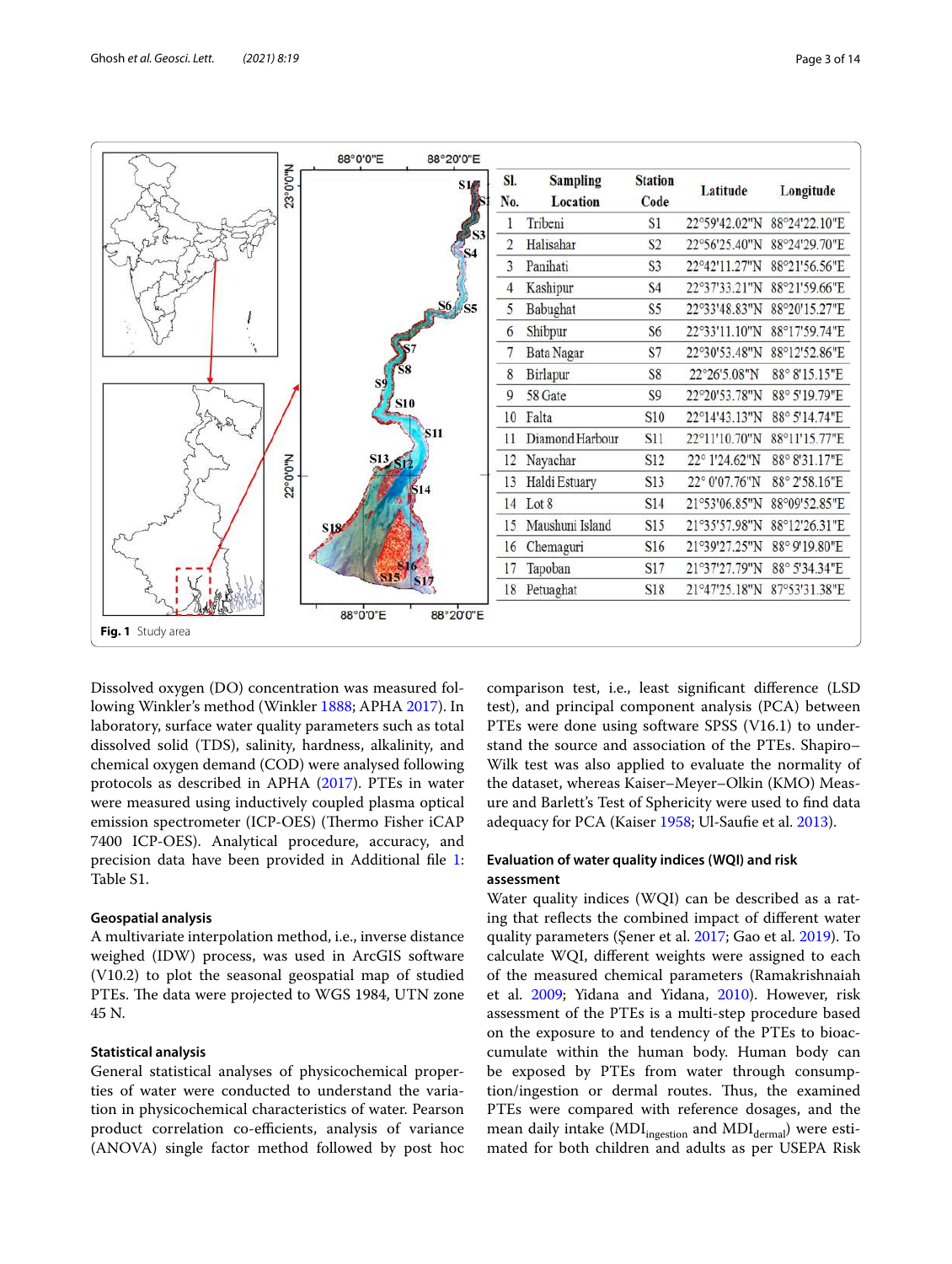Assessment Guidance for Superfund (RAGS) standards (USEPA [1989,](#page-13-13) [1991](#page-13-14), [2004,](#page-13-5) [2011;](#page-13-15) Wu et al. [2009;](#page-13-16) Li and Zhang [2010](#page-12-11); Mitra et al. [2018b](#page-12-16); Singh et al. [2018](#page-13-17); Saleem et al. [2019](#page-13-18); Gao et al. [2019\)](#page-11-8). Toxicological profile of the studied elements indicates that all PTEs have toxic carcinogenic or non-carcinogenic human health effects (Luo et al. [2012](#page-12-20)). Here, the potential degree of non-carcinogenic risk to human population due to ingestion of PTE contaminated water was evaluated as hazard quotients (HQ). Detailed calculation of WQI, risk assessment, and HQ is given in Additional file [1](#page-11-11): Table S2.

#### **Results**

#### **Physicochemical properties of water**

In river Hooghly, physicochemical properties of water in summer, monsoon, and winter season varied between 7.22 and 7.80, 7.23 and 8.00, and 7.19 and 8.00 for pH; 308.0 and 3120, 122 and 3100, and 135 and 3200 µS/ cm<sup>2</sup> for EC; 568.2 and 2250, 274.6 and 1668.3, and 503.4 and 2023.6 mg/l for TDS, 0.04 and 26.80, 0.09 and 19.80, and 0.08 and 21.78 for salinity; 80.6 and 1881.0, 19.8 and 1485.0, and 22.3 and 1650.4 mg/l for hardness; 136.5 and 1173.0, 126.1 and 1044.3, and 133.2 and 1085.5 mg/l for alkalinity; 3.1 and 4.9, 3.7 and 5.1, and 3.1 and 5.5 mg/l for DO; 16.3 and 52.1, 20.5 and 42.1, and 29.3 and 51.3 mg/l for COD, respectively (Additional file [1:](#page-11-11) Table S3). In summer, highest value of pH was recorded in Lot 8 (S14), EC, salinity, and DO in Maushuni Island (S15), TDS, hardness, and alkalinity in Tapoban (S17), and COD in Bata (S7). During monsoon, highest value of pH and DO was observed in Panihati (S3), EC, TDS, salinity, alkalinity in Tapoban (S17), and hardness and COD in Chemaguri (S16), whereas in winter, highest value for pH was observed in Shibpur (S6), EC and Salinity in Tapoban (S17), TDS and alkalinity in Petuaghat (S18), hardness in Chemaguri (S16), and DO in 58 Gate and COD in Bata Nagar (S7).

#### **Spatiotemporal distribution of PTEs**

The vast study area in River Hooghly is regularly exposed to different sources of natural and anthropogenic inputs and experiences dynamic river processes resulting in varied distribution of PTEs. The average range of concentrations for PTEs in summer, monsoon, and winter varied between 5401.7 and 15,488.5, 4710.8 and 16,988.6, and 6146.6 and 16,287.4 µg/l for Al, 3.7 and 14.1, 2.6 and 9.3, and 4.3 and 18.2 µg/l for Cd, 14.7 and 57.0, 10.6 and 30.7, and 14.4 and 61.6  $\mu$ g/l for Co, 17.4 and 54.1, 10.7 and 41.5, and 16.0 and 68.4 µg/l for Cr, 34.6 and 76.3, 24.0 and 61.0, and 33.6 and 85.9 µg/l for Cu, 4436.4 and 17,552.1, 4597.9 and 15,111.8, and 6546.9 and 21,461.2 µg/l for Fe, 122.5 and 334.5, 84.0 and 300.8, and 130.9 and 422.5 µg/l for Mn, 24.9 and 63.5, 18.2 and 71.6, and 28.3 and 107.3 µg/l for Ni, 7.9 and 29.8, 6.3 and 25.5, and 10.1 and 35.8 µg/l for Pb, and 37.7 and 101.1, 30.2 and 78.3, and 45.3 and 121.4  $\mu$ g/l for Zn (Additional file [1:](#page-11-11) Table S4), respectively, as depicted on the geospatial maps developed using ArcGIS. The colour gradient from blue to red represents the lowest to highest concentration of PTEs (Figs. [2,](#page-4-0) [3](#page-4-1), [4](#page-5-0)). In summer, highest concentrations of Al, Cd, Cr, and Cu were observed in Nayachar (S12), Co in Tapoban (S17), Fe, Mn, and Pb in Falta (S10), Ni in Shibpur (S6), and Zn in Maushuni Island (S15). During monsoon, maximum concentrations of Cd were found in Petuaghat (S18), Co in Lot 8 (S14), Cr in Haldi estuary (S13), Al and Cu in Nayachar (S12), Fe and Pb in Falta (S10), Mn in Halisahar (S2), Ni in Bata Nagar (S7), and Zn in Shibpur (S6), whereas in winter, the highest concentration of Cd was observed in Haldi estuary (S13), Co in Tapoban (S17), Cr in Petuaghat (S18), Al, Cu, Fe, and Pb in Falta (S10), Mn in Diamond Harbor (S11), Ni in Birlapur (S8), and Zn in Maushuni Island (S15).

## **Discussion**

## **Regulation of physicochemical parameters of river Hooghly**

The physicochemical profile of a water body is regulated by an interplay of multitude of biological, physical, and anthropogenic processes (Singh et al. [2004](#page-13-6); Ouyang et al. [2006](#page-12-10); Li and Zhang [2010](#page-12-11); Zhang and Gao [2015](#page-13-19); Mitra et al. [2018b](#page-12-16)). pH is a significant physicochemical parameter indicative of the usage of water for drinking and irrigation purpose (Şener et al. [2017\)](#page-13-11), as it can regulate the alkalinity, hardness, and solubility of PTEs in water column (Osibanjo et al. [2011](#page-12-21); Şener et al. [2017](#page-13-11)). A higher pH reduces the solubility of PTEs, while lower pH enhances release of their ions (Singh and Kumar [2017](#page-13-20)). However, irrespective of the season and sampling stations, the range of pH observed in river Hooghly varies between neutral to sub-alkaline range (7.19–8.00) that is within the WHO guidelines and Indian Standards for safe drinking water (WHO [2008,](#page-13-21) [2011](#page-13-22); BIS [2012\)](#page-11-12).

In general, rivers which are relatively narrow in the upstream and have funnel-shaped wide mouth in the downstream show a steep salinity gradient across the river. A similar pattern of steep salinity gradient is also evident in river Hooghly, as it is a funnel-shaped wide mouthed macro-tidal river (Mukhopadhyay et al. [2006](#page-12-12); Rudra [2014\)](#page-12-17). This salinity gradient might be regulating the flocculation of dissolved PTEs, which affects the elemental composition of the river (Samani et al. [2015](#page-13-23)). Irrespective of the season, the salinity of samples collected from Babughat (S5), the sampling station near Kolkata varies between 0.09 and 0.12. The salinity is found to be lowest in summer, in Babughat (S5) when tidal magnitude or influx is expected to be higher compared to other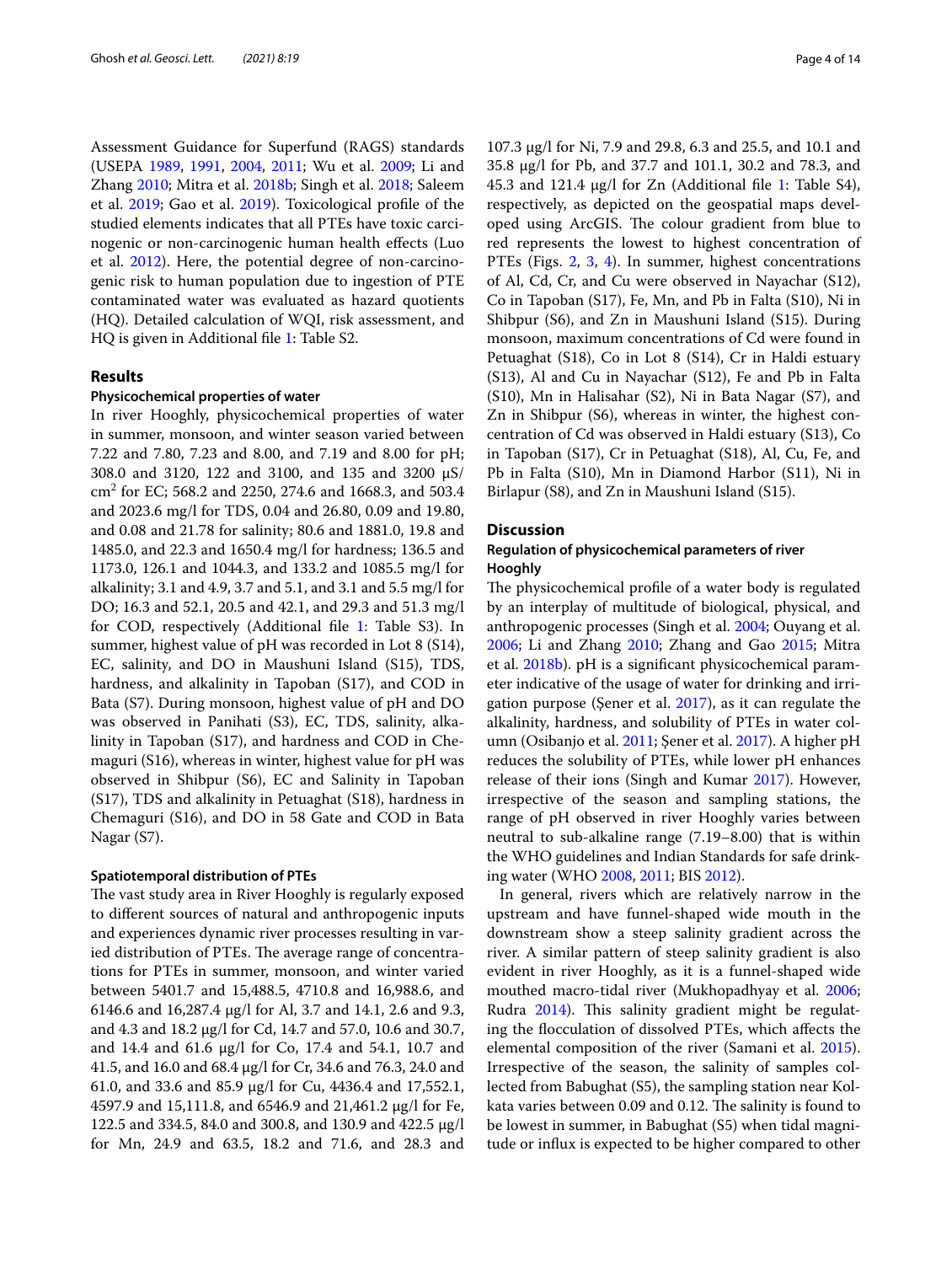

<span id="page-4-1"></span><span id="page-4-0"></span>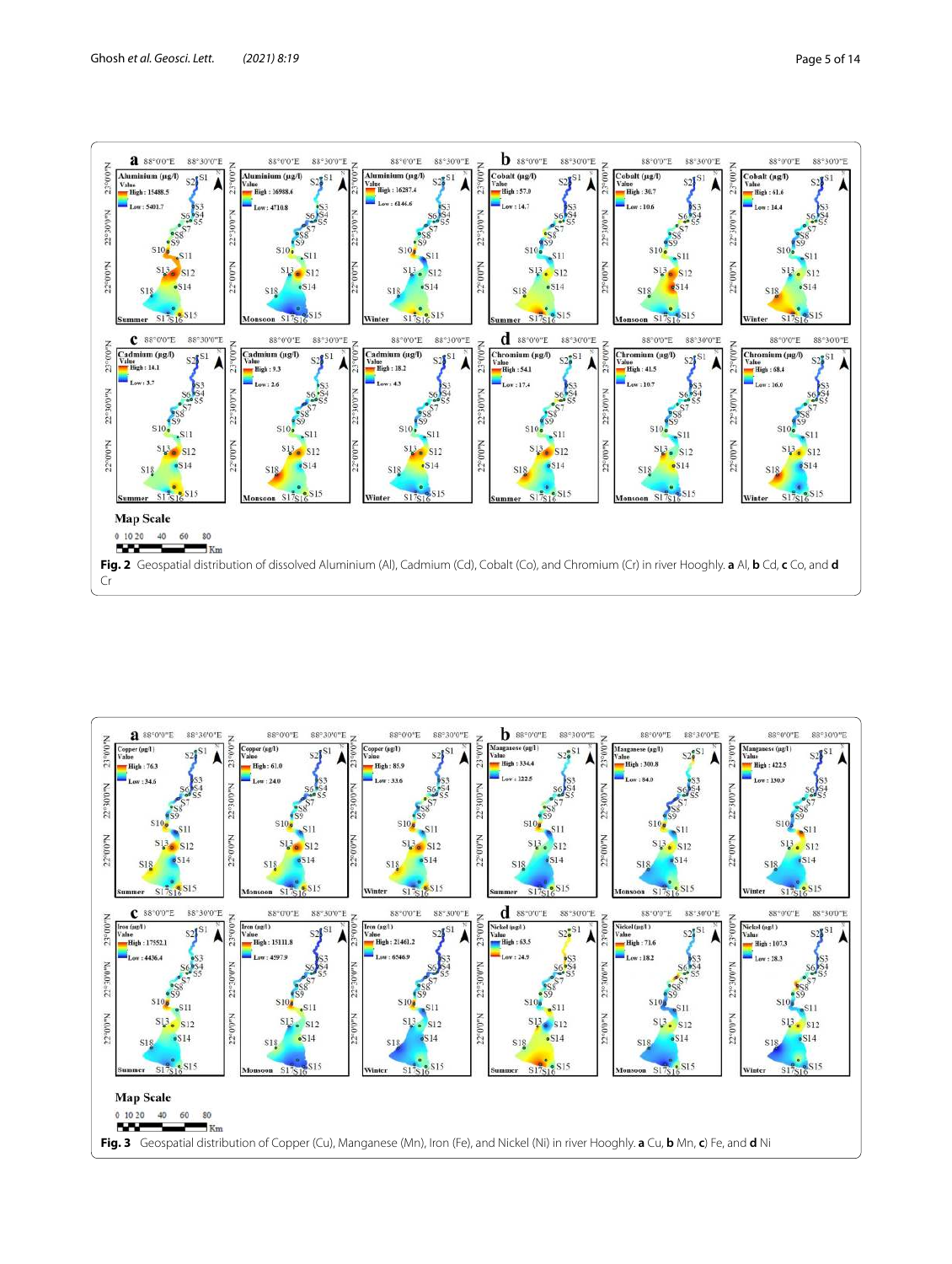

<span id="page-5-0"></span>seasons (Sadhuram et al. [2005](#page-12-22); Mukhopadhyay et al. [2006](#page-12-12)). This indicates that increased magnitude of tidal influx rarely influences salinity of river Hooghly near Kolkata (Samanta et al. [2018\)](#page-13-24) and flocculation of dissolved PTEs at lower saline regime (Samani et al. [2015](#page-13-23)).

The mean values of EC, TDS, salinity, hardness, and alkalinity show wide range of variation throughout the river, but have direct relation with each other. The post hoc analysis indicates significant statistical variation of Hardness, DO, COD, and TDS (LSD Test;  $p < 0.05$ ). It was evident from the observed data that the monsoonal downpour has reduced the TDS, EC, salinity, alkalinity, hardness, and COD level of river Hooghly, but DO was increased within the same timeframe. Measured salinity, EC, and TDS show an increasing trend towards mouth of the river Hooghly, which also complements the study of Mitra et al. ([2018b\)](#page-12-16). In river Hooghly, the mean values of salinity and TDS are comparatively higher in summer than those in monsoon and winter, which might be due to the combined effect of higher rate of evaporation, higher water temperature, and lower precipitation (Rajasegar [2003;](#page-12-23) Mukhopadhyay et al. [2006;](#page-12-12) Mitra et al. [2018b\)](#page-12-16). High TDS concentration in downstream might also be due to dissolved clay particles and sediment resuspension from wide mud flats along both banks of river Hooghly (Batabyal et al. [2014;](#page-11-13) Ghosh et al. [2019a](#page-12-24)). The elevated alkalinity of river Hooghly was found to be twice or higher of the permissible limit which indicate the prevalence of bicarbonates (Ghosh et al. [2019a\)](#page-12-24). Irrespective of the sampling station and seasons, water of river Hooghly is found to be very hard (BIS [2012\)](#page-11-12), and due to high TDS, it is not fit for direct human consumption without treatment (WHO [2004,](#page-13-25) [2008,](#page-13-21) [2011](#page-13-22)). The DO values indicate that hypoxic condition does not prevail in river Hooghly (Satpathy et al. [2013](#page-13-26)) and complements the study of Kazi et al. ([2009\)](#page-12-25). However, the observed DO value suggests that water of river Hooghly was suitable for drinking only after proper treatment and disinfection, but might be used directly for the propagation of wildlife and fisheries (BIS [2012](#page-11-12)). The mean COD values are found to be highest in winter and lowest in summer which might be due to the abundance of microbial population in river Hooghly in summer season as reported by Basu et al. [\(2013\)](#page-11-14). Moreover, higher COD values in upstream of river Hooghly are due to inflow of domestic and municipal sewage along with agricultural waste and effluents from adjoining industries (Kazi et al. [2009;](#page-12-25) Pati et al. [2014](#page-12-26)).

## **Regulation of geospatial distribution of PTEs**

River Hooghly is comparatively well mixed and there is little stratification in the water column (Mukhopadhyay et al. [2006;](#page-12-12) Samanta and Dalai [2018\)](#page-13-27). In general, irrespective of sampling locations and seasonal changes in river Hooghly, the mean concentrations of PTEs are found to be in the following order Cd < Pb < Co < Cr < Ni < Cu < Zn < Mn < Fe < Al (Table [1](#page-6-0)) (LSD test;  $p$  < 0.05). PTEs like Al, Cd, Fe, Ni, and Pb in water of river Hooghly exceed respective permissible limit prescribed by World Health Organization and Indian Standard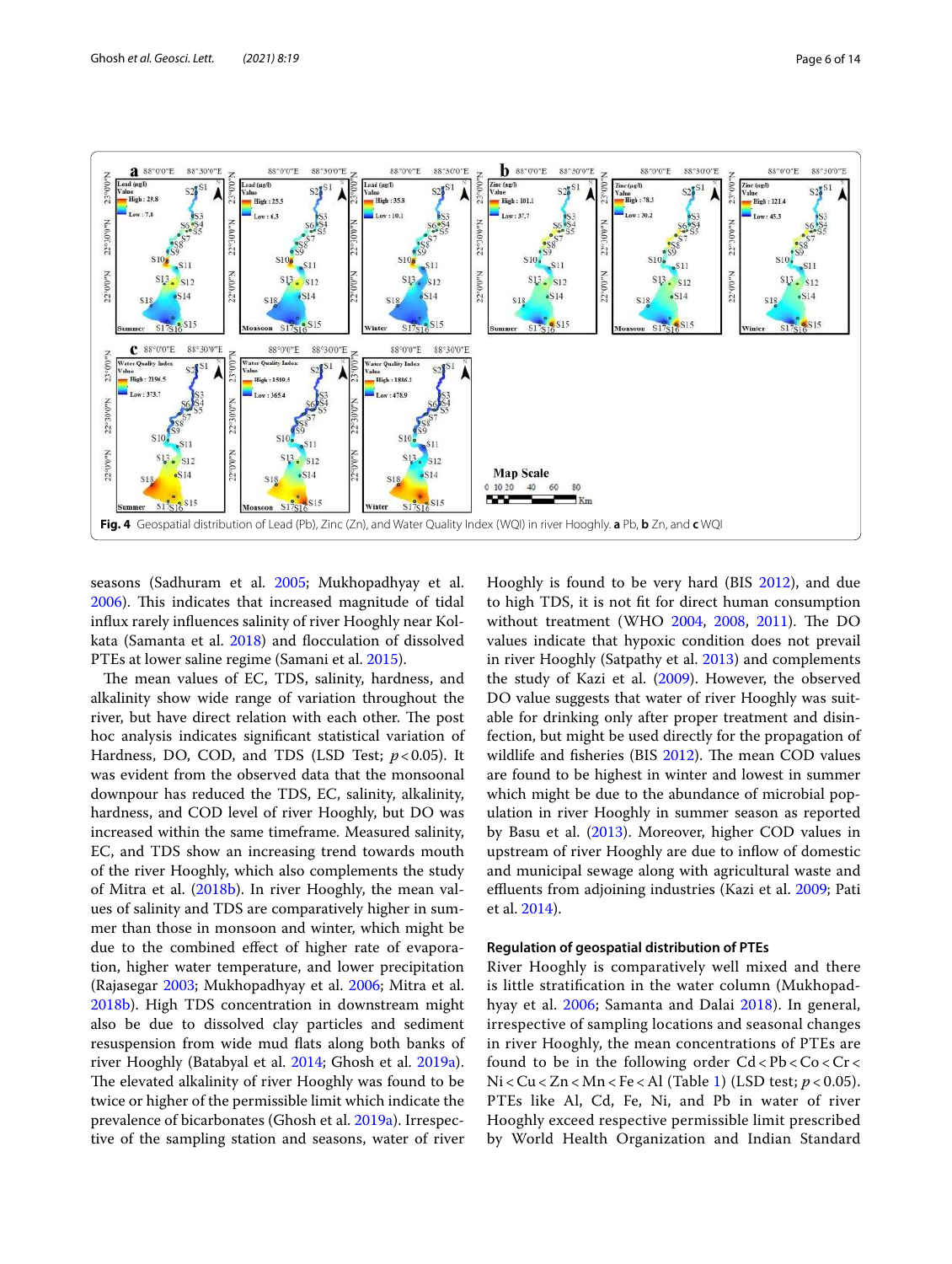|         | Parameter        | Al        | Cd    | Co    | Cr    | Cu    | Fe        | Mn     | Ni    | Pb    | Zn     |
|---------|------------------|-----------|-------|-------|-------|-------|-----------|--------|-------|-------|--------|
| Summer  | Mean             | 8306.5    | 6.5   | 25.0  | 27.8  | 41.0  | 7659.7    | 158.7  | 35.1  | 13.2  | 52.0   |
|         | Std. deviation   | 4721.2    | 3.9   | 16.0  | 15.8  | 22.9  | 4516.9    | 93.1   | 18.8  | 7.9   | 28.2   |
|         | 25th Percentiles | 6132.4    | 4.1   | 15.3  | 19.1  | 33.8  | 5060.4    | 124.0  | 27.1  | 8.9   | 41.3   |
|         | 50th Percentiles | 8493.0    | 6.4   | 23.1  | 28.6  | 40.4  | 7783.2    | 165.8  | 36.8  | 12.7  | 56.5   |
|         | 95th Percentiles | 15,197.0  | 14.7  | 54.7  | 54.4  | 76.4  | 16,429.0  | 308.9  | 63.2  | 27.4  | 99.4   |
| Monsoon | Mean             | 7471.6    | 5.7   | 21.0  | 21.8  | 34.9  | 6667.8    | 132.4  | 29.0  | 10.8  | 42.0   |
|         | Std. deviation   | 5409.0    | 4.3   | 16.7  | 16.7  | 26.1  | 4969.7    | 103.0  | 20.6  | 8.3   | 29.6   |
|         | 25th Percentiles | 915.1     | 1.1   | 3.3   | 3.5   | 3.6   | 1068.9    | 11.3   | 4.5   | 1.9   | 4.5    |
|         | 50th Percentiles | 7981.5    | 5.7   | 19.9  | 22.4  | 37.4  | 7136.1    | 129.4  | 31.4  | 11.8  | 51.7   |
|         | 95th Percentiles | 15,454.0  | 14.7  | 52.4  | 52.6  | 76.4  | 16,429.0  | 310.4  | 60.1  | 27.4  | 84.8   |
| Winter  | Mean             | 9482.90   | 8.69  | 30.87 | 32.89 | 51.18 | 9183.40   | 193.18 | 45.34 | 15.78 | 66.38  |
|         | 25th Percentiles | 3885.38   | 4.21  | 15.78 | 16.84 | 22.32 | 4132.27   | 92.92  | 23.14 | 7.64  | 27.60  |
|         | 50th Percentiles | 7572.70   | 5.61  | 18.68 | 20.75 | 38.78 | 7293.00   | 145.54 | 34.11 | 11.98 | 56.91  |
|         | 95th Percentiles | 9236.80   | 8.39  | 29.45 | 31.47 | 46.50 | 8563.20   | 184.50 | 42.30 | 14.42 | 66.03  |
|         | 25th Percentiles | 15,882.00 | 17.71 | 61.16 | 66.46 | 88.15 | 15,645.00 | 375.47 | 93.88 | 31.69 | 113.77 |

<span id="page-6-0"></span>**Table 1** Distribution of PTEs in river Hooghly

All values are in µg/l

(WHO [2008](#page-13-21), [2011;](#page-13-22) BIS [2012](#page-11-12)). Rapid and unplanned urbanization along with industrialization have homogenized the sources and tidal influx in river Hooghly throughout the year, which might have played a crucial role behind the similar mean spatial distribution or concentration of PTEs in all three seasons (Stucker and Lyons [2017\)](#page-13-28). However, adsorption, flocculations, formation of oxides and/or hydroxides, alumina-silicates, organic chelates, and river water chemistry are major factors which regulate the distribution of PTEs in the water column (Takayanagi and Gobeil [2000](#page-13-29)). A large quantum  $(4 \times 10^8 \text{ m}^3)$  of PTE containing sewage is entering regularly into the river from adjoining urban settlements (Mukhopadhyay et al. [2006](#page-12-12)). The sewage from the adjoining cities, industrial discharge, and agricultural run-off contains colloidal materials or particles like dissolved organic carbon (DOC) which can form complexes with PTEs by organic ligands (Wen et al. [1999\)](#page-13-30). Moreover, the downstream of river Hooghly is also dominated by mangrove forests, which acts as a major source of DOC. Samani et al. ([2015\)](#page-13-23) pointed out that DOC (hydrophobic humic materials) plays a crucial role in the flocculation of PTEs because of salinity gradient. Higher concentrations of Al and Fe are evident as dissolved toxic elements in all of the sampling stations of river Hooghly as Al and Fe are major constituents of the earth crust (Mitra et al. [2018b\)](#page-12-16). PTEs (Cd, Co, Cr, Cu, Mn, Ni, Pb, and Zn) might have sourced in river Hooghly from different industrial units comprising paper and pulp, iron and steel, thermal power plant, brick kiln, welding industries, and battery industries,

which have been operating on both the banks of the river (Karar and Gupta [2006;](#page-12-27) Govil et al. [2008](#page-12-28); Ghosh et al. [2016,](#page-12-1) [2019b;](#page-12-29) Bakshi et al. [2017](#page-11-15), [2019;](#page-11-16) Mitra et al. [2018b](#page-12-16)).

When compared with other rivers and estuaries around the globe, concentrations of toxic elements measured in river Hooghly are observed to be much higher than Costa Concordia wreck, Han river, Yangtze river, Padma river, Yangzhong water system, and Ghana stream rivers (Asante et al. [2007](#page-11-17); Zhou et al. [2008a,](#page-13-0) [b](#page-13-1); Wu et al. [2009;](#page-13-16) Li and Zhang [2010](#page-12-11)) but lower than Odiel River and Sydney estuary (Olias et al. [2004](#page-12-30); Birch and Lee [2018](#page-11-18)). The PTEs concentration of river Hooghly are also found to be higher than river Padma, Bangladesh (Jolly et al. [2013\)](#page-12-31) which might be due to greater fresh water input in river Padma from river Brahmaputra and river Meghna. While comparing with different rivers of India like Gomti river, Manjira river, Mahanadi river, and Subarnarekha river, the concentration of toxic elements were observed to be higher in river Hooghly, except for Cu which was higher in Manjira river, and Pb and Zn for Gomti river (Senapati and Sahu [1996;](#page-13-31) Konhauser et al. [1997;](#page-12-32) Gaur et al. [2005](#page-12-33); Krishna et al. [2009\)](#page-12-34). However, the concentration of toxic elements like Cd, Co, and Zn showed a temporal increment when compared with previous studies on the same river (Table [2\)](#page-7-0). Thus, river Hooghly has became a major route or drain for discharge of toxic elements originating from different point and non-point sources like municipal and urban wastes, industrial effluents, and agricultural run-off to the Bay of Bengal.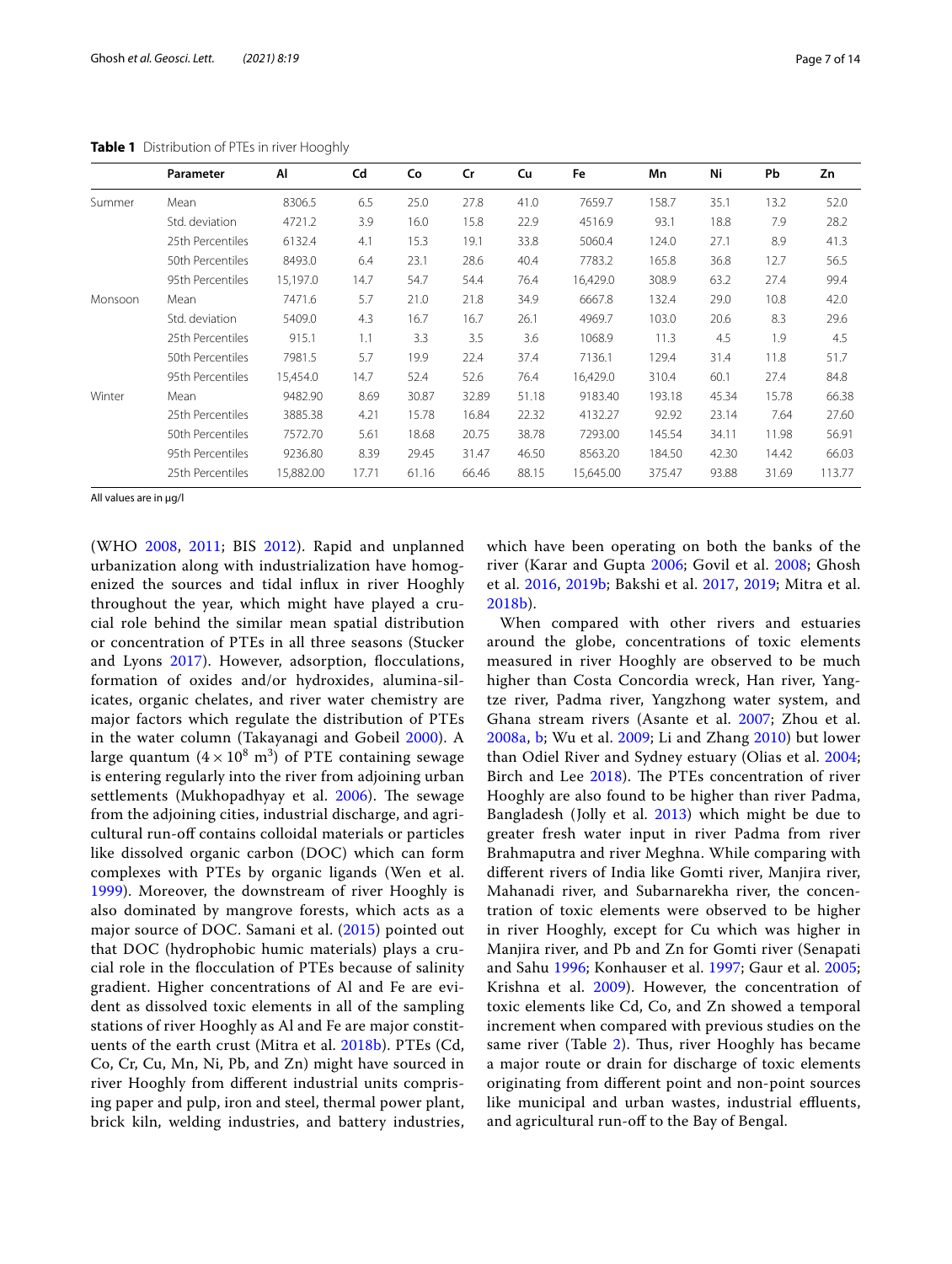| Table 2 Comparison with previous studies conducted across the globe, India, and river Hooghly |          |       |                                    |                          |               |                               |          |        |   |                             |                      |               |                             |          |
|-----------------------------------------------------------------------------------------------|----------|-------|------------------------------------|--------------------------|---------------|-------------------------------|----------|--------|---|-----------------------------|----------------------|---------------|-----------------------------|----------|
|                                                                                               | ₹        | జ     | उ                                  | ვ                        | ن             | උ                             | ى<br>سا  | ξ      | å | ž                           | 운                    | っ             | >                           | Σñ       |
| Global Rivers and Estuaries                                                                   |          |       |                                    |                          |               |                               |          |        |   |                             |                      |               |                             |          |
| Odiel River, Olias et al. (2004)                                                              |          |       |                                    |                          | 7600          | 23,470                        | 13,700   |        |   | 207                         |                      |               |                             |          |
| Ghana stream rivers, Asante et al. (2007)                                                     |          |       |                                    |                          | 2.65          |                               | 682      |        |   | 0.85                        | $\overline{4}$       |               |                             |          |
| Yangzhong water system, Zhou et al. (2008a, b)                                                |          | 0.043 |                                    | 0.52<br>0.319            | 6.414         |                               |          | 82.634 |   |                             | 2.585                | $\frac{8}{2}$ |                             | 114.6    |
| fangtze River, Wu et al. (2009)                                                               |          |       |                                    | 20.9                     |               |                               | 239.8    | 5.4    |   | 13.4                        |                      |               |                             | 64       |
| Han River, Li and Zhang, (2010)                                                               |          |       | $\frac{1.3}{0.117}$<br>4.7<br>2.45 | $\sim$                   | 20.9<br>12.25 | $10.7$<br>15.9                | 36.82    | 31.15  |   |                             | 55.1                 |               | 2.79<br>10.5<br>70.2<br>2.7 |          |
| Costa Concordia wreck, Schintu et al. (2018)                                                  |          |       | 0.006                              |                          | 0.048         | 0.142                         |          |        |   | 0.154                       |                      |               |                             |          |
| Padma River, Jolly et al. (2013)                                                              |          |       |                                    | 2.0                      | 3.0           | 20.0                          | 199.0    | 15.0   |   | $\frac{4}{8}$               | $0.003$<br>1.5 $642$ |               |                             | 7.26     |
| Sydney Estuary, Birch and Lee, (2018)                                                         |          |       |                                    | 84                       | 303           | 689                           | 47,000   | 6965   |   | 86                          |                      |               |                             | 1127     |
| Other rivers in India                                                                         |          |       |                                    |                          |               |                               |          |        |   |                             |                      |               |                             |          |
| Subarnarekha River, Senapati and Sahu, (1996)                                                 |          |       |                                    |                          | 1.13          |                               |          |        |   |                             | 19.13                |               |                             |          |
| Mahanadi River, Konhauser et al. (1997)                                                       |          |       |                                    |                          | 9.8           | 15.88<br>5.9<br>22.4<br>161.8 |          |        |   | $\frac{15.75}{7.2}$<br>17.1 | 2.68<br>22.3         |               |                             | 23       |
| Gomti River, Gaur et al. (2005)                                                               |          |       | 0.69                               |                          | 5.6           |                               | 3054.6   | 116.8  |   |                             |                      |               |                             | 84.4     |
| Manjira River, Krishna et al. (2009)                                                          |          |       |                                    | 16.8                     |               |                               | 72.9     | 26.7   |   |                             |                      |               |                             | $\equiv$ |
| Previous studies in River Hooghly                                                             |          |       |                                    |                          |               |                               |          |        |   |                             |                      |               |                             |          |
| River Hooghly, Sarkar et al. (2007)                                                           |          |       |                                    |                          |               |                               | 185.8    | 204.4  |   |                             |                      |               |                             | 190.3    |
| River Hooghly and Sundarban coastal water, Bhattacharya<br>et al. (2015)                      |          |       | 0.64                               |                          | 41.56         | 20.2<br>56.05                 |          |        |   | 48.4                        | 29.3<br>21.25        |               |                             | 58.94    |
| River Hooghly, Mitra et al. (2018b)                                                           |          |       | 1.98                               | 17.15                    | 60.88         | 46.32                         | 55,163.3 | 813.79 |   | 41.08                       | 30.09                |               | 107.2                       | 63.24    |
| Present study                                                                                 |          |       |                                    |                          |               |                               |          |        |   |                             |                      |               |                             |          |
| Summer                                                                                        | 10,197.8 |       |                                    |                          |               |                               | 9331.4   | 196.2  |   | 42.9                        | 16.2                 |               |                             | 63.9     |
| Monsoon                                                                                       | 8489.4   |       | 79.41                              | 30.4<br>18.90            | 33.9<br>21.00 | 50.4<br>36.98                 | 7316.6   | 159.5  |   | 36.4                        | 12.54                |               |                             | 50.40    |
| Winter                                                                                        | 9895.2   |       | 0.74                               | $31.2$<br>$26.9$<br>$40$ | 34.3<br>29.7  |                               | 10,048.0 |        |   | 53.7                        | 18.0                 |               |                             | 76.3     |
| Mean                                                                                          | 9527.5   |       |                                    |                          |               | 54.4<br>47.3                  | 8898.7   | 191.6  |   | 44.3                        | 15.6                 |               |                             | 63.5     |
| WHO and Indian Standards (WHO, 2008, 2011; BIS, 2012)                                         | 200      |       | $\infty$                           |                          | 50            | 2000                          | 300      | 500    |   | $\infty$                    | $\supseteq$          |               |                             | 3000     |
| All values are in µg/l                                                                        |          |       |                                    |                          |               |                               |          |        |   |                             |                      |               |                             |          |

<span id="page-7-0"></span>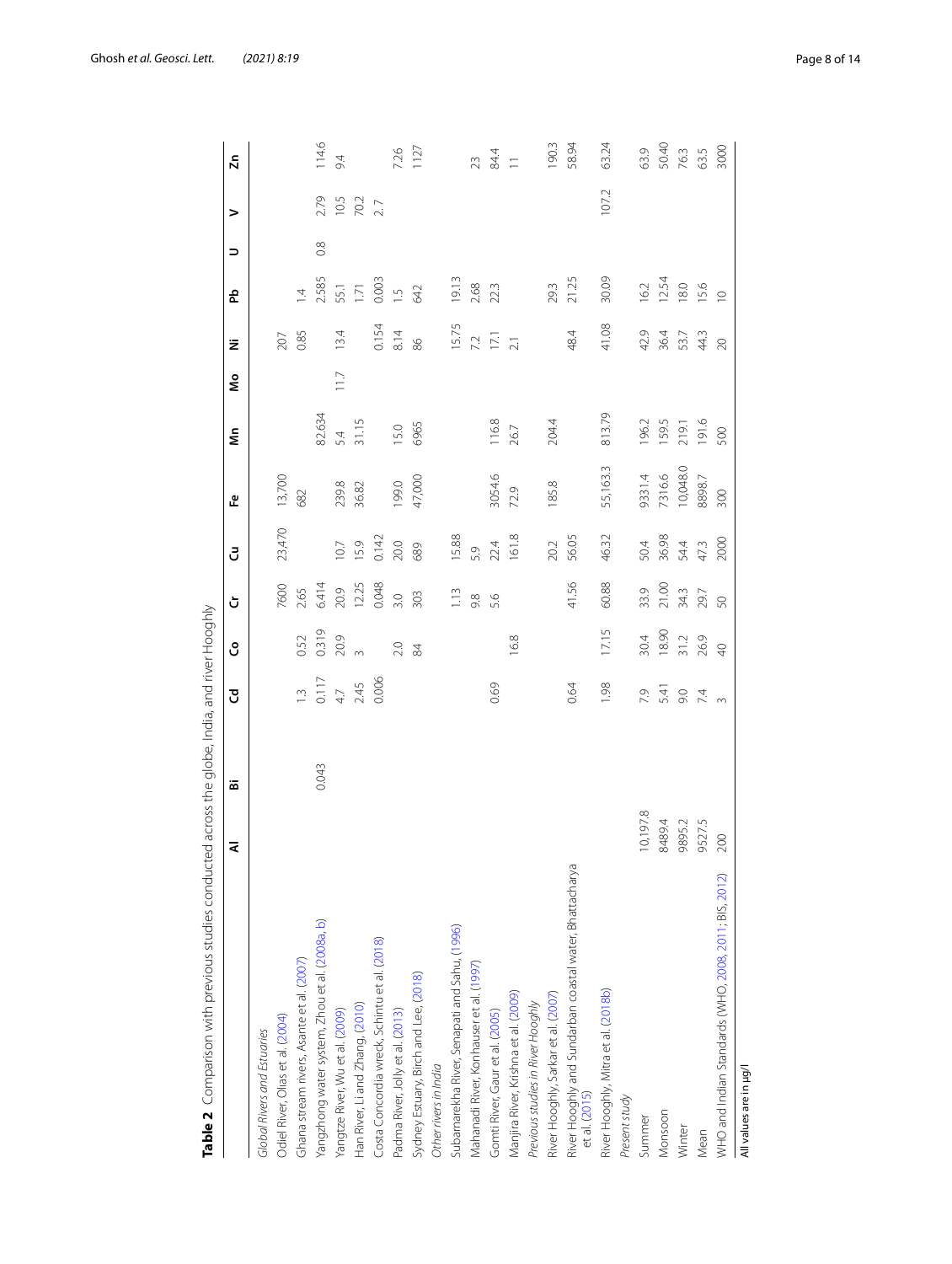#### **Statistical analysis to identify potential sources of PTEs**

As evident from Additional file [1](#page-11-11): Table S5, in river Hooghly throughout the year, the spatial distributions of all potentially toxic elements are correlated with each other  $(r= 0.217-0.737; n=162; p<0.01)$  except for Ni, which is correlated with Al ( $r = 0.197$ ;  $p < 0.05$ ). Cd, Co, Cr, Mn, and Zn show weak positive correlation with Al  $(r<0.422)$  which indicates lesser role of clay minerals in geochemical cycling of these PTEs in river Hooghly. Cu, Fe, and Pb show strong positive correlation with Al suggesting previous association of these elements with clay minerals. However, inter-elemental associations among PTEs suggest that the elements are cycled mostly with a common phase of Fe–Mn oxyhydroxides (Samanta et al. [2017](#page-13-33)). The positive correlations between PTEs also indicate that they might originate from identical natural/riverine and/or anthropogenic sources having similar mode of movement in the river Hooghly. Higher concentrations of PTEs like Al, Fe, Mn, Co, and Cr can be attributed to various sources, which may be both natural erosion and weathering (Ghosh et al. [2018](#page-12-35), [2019a,](#page-12-24) [b](#page-12-29); Mitra et al. [2018b\)](#page-12-16) and/or anthropogenic activities; for example, Al can be sourced from foils, garbage, electrical wires, alloy industries (Mitra et al. [2018b](#page-12-16)); Cd can be originated from fossil fuel, thermal power plants, fertilizer, industrial waste incineration (Caruso and Bishop [2009](#page-11-19); Reza and Singh [2010;](#page-12-36) Raknuzzaman et al. [2016](#page-12-37); Mitra et al. [2018b\)](#page-12-16); Co from metal alloys run-off from navigating ships (Mitra et al. [2018b\)](#page-12-16); Cr from textile industries, dyes, pigments; Cu from insecticides, smelting industries, and shipping and boating activities (Shazili et al. [2006;](#page-13-34) Ghosh et al. [2016,](#page-12-1) [2019a](#page-12-24), [b](#page-12-29); Ismail et al. [2016\)](#page-12-38); Fe from iron and steel industries, thermal power plant, fossil fuel (Mahato et al. [2014](#page-12-39); Mitra et al. [2018b\)](#page-12-16); Mn from paper and pulp industry, power plant, and welding industries (Giri and Singh [2014](#page-12-40)); Ni from glass and ceramic industries, power plants, automobiles batteries, alloys, and smelting industries (Tariq et al. [2006](#page-13-35); Govil et al. [2008\)](#page-12-28); Pb from batteries, fossil fuels, chemical fertilizers (Jumbe and Nandini [2009](#page-12-41); Wuana and Okieimen [2011\)](#page-13-36); Zn from fertilizers, synthetic paints, and immersion of idols (Wu et al. [2009](#page-13-16); Bhattacharya et al. [2015](#page-11-1)).

The ANOVA results suggest a statistically significant variation in distribution of toxic elements at all 18 sampling stations and between seasons in river Hooghly at 99.995% confidence level (Additional file [1:](#page-11-11) Tables S6 and S7). Post hoc analysis additionally reveals significant statistical variation in the distribution of elements amidst the seasons, more specifically between summer and monsoon (LSD test;  $p < 0.05$ ); except Cr, among monsoon and winter (LSD Test;  $p < 0.05$ ). However, Co, Ni, and Zn shows statistical significant variation in their distribution between winter and summer (LSD test;  $p < 0.05$ ).

Shapiro–Wilk test was applied to evaluate the normality of the experimental data after transforming the data by taking the base 10 logarithms. Kaiser–Meyer–Olkin (KMO) Measure and Barlett's Test of Sphericity were used to find data adequacy for PCA. The KMO measure value (0.874) is greater than 0.500, indicating that the data are sufficient and Barlett's measure of sphericity ( $p < 0.001$ ) for all examined data shows a higher degree of relationship among the PTEs, suggesting suitability of the data set for performing PCA  $(p<0.001)$  (Kaiser [1958](#page-12-18); Ul-Saufie et al. [2013](#page-13-10)). The result of PCA (VARI-MAX rotation mode) suggests that eigen values more than 1 represent 65.9% of the total variance, indicating that distinctive controlling components or sources are responsible for the distribution of dissolved PTEs in river Hooghly. PCA for the PTEs shows two different sources or components in which first principal component (PC-1) have strong positive loadings on Al, Cd, Co, Cr, Cu, and Fe, having 35.6% variability, while second principal components (PC-2) extracted accounted for 65.9% of variability and strong positive loadings among the PTEs like Mn, Ni, Pb, and Zn in river Hooghly (Fig. [5](#page-9-0)). The components of PC-1 showed correlation with each other indicating similar sources of their origin. They might be the product of natural weathering and erosion of upstream alumina-silicate (quartz, feldspars, mica) and clay minerals containing catchment rocks as Al and Fe is abundant in earth crust (McDonough and Sun [1995;](#page-12-42) Dalai et al. [2002](#page-11-20)); Cr is the product of extensive chemical weathering of bed rocks in plains; Cu, Cd, and Co are associated with the carbonate and Fe–Mn oxyhydroxides containing mineral particles (Achyuthan et al. [2002](#page-11-21); Ghrefat and Yusuf [2006;](#page-12-43) Ghosh et al. [2016](#page-12-1); Samanta and Dalai [2016](#page-13-37); Manon et al. [2019](#page-12-44)). Fe–Mn oxyhydroxides also play a significant role in geochemical cycling of PTEs in the water column of river Hooghly (Samanta et al. [2017](#page-13-33)). The components of PC-2 indicate anthropogenic sources of origin as they are found predominantly in municipal and domestic sewage, agricultural run-off, and effluents from industries (Govil et al. [2008;](#page-12-28) Wuana and Okieimen [2011](#page-13-36); Giri and Singh [2014](#page-12-40); Bhattacharya et al. [2015;](#page-11-1) Ghosh et al. [2016](#page-12-1), [2018,](#page-12-35) [2019a,](#page-12-24) [b](#page-12-29)). The results of both correlation analysis and PCA suggest that the sources of PTEs in water of river Hooghly are combination of both natural and anthropogenic processes.

#### **Evaluation of water quality index**

In this study, the water quality of river Hooghly has been evaluated for drinking and other purposes by comparing with permissible or acceptable limits fixed by WHO and Indian standards of drinking and surface water quality (IS 10500: 2012 and IS 2296: 1982) (ISI [1991](#page-12-45); WHO [2008](#page-13-22), [2011](#page-13-22); BIS [2012\)](#page-11-12). Both basic physicochemical parameters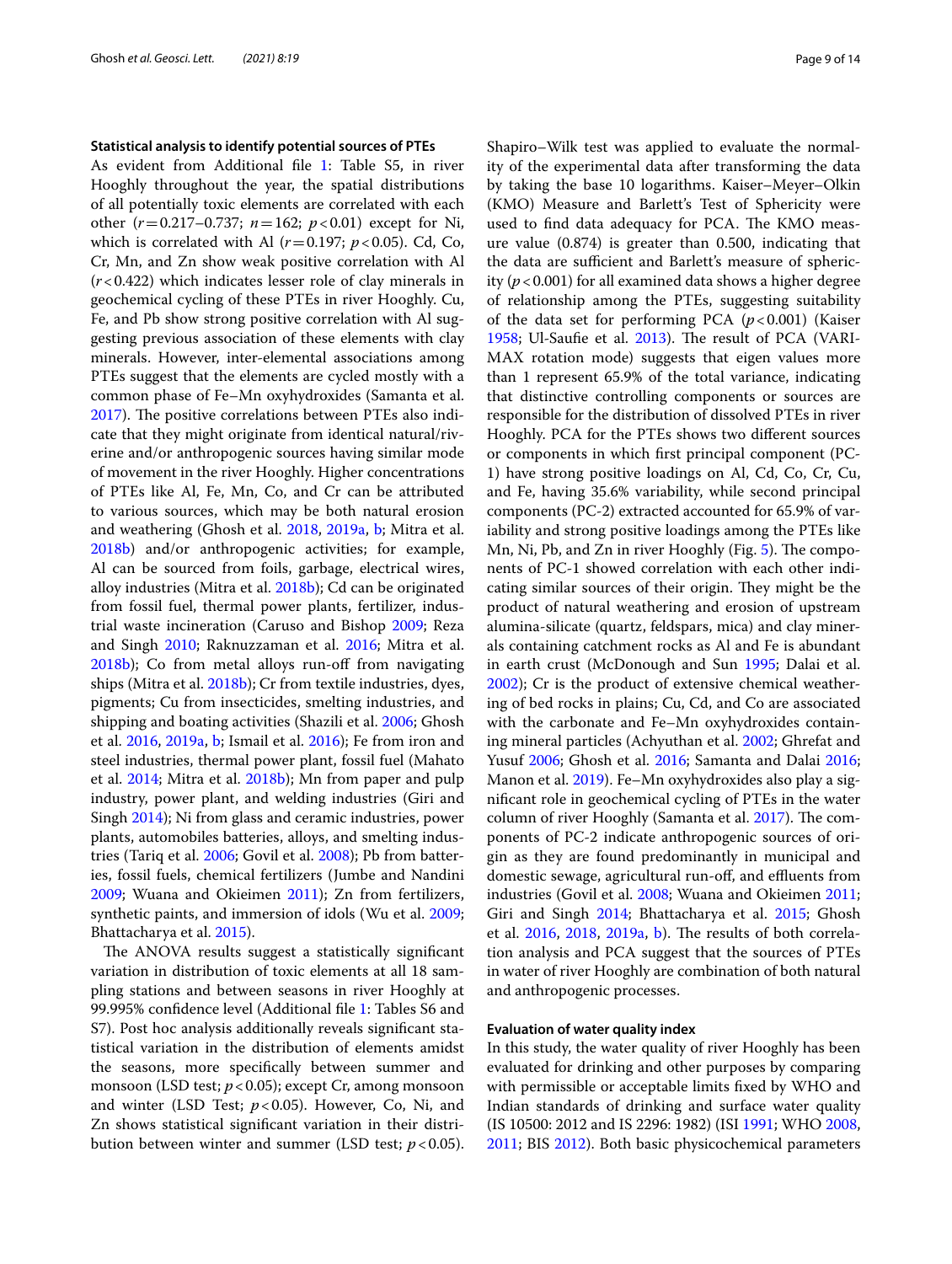|                        | $\mathbf a$ |        | <b>Component Plot</b> | $\mathbf b$                                                                                          |     | <b>Component Matrix</b> |           |       |
|------------------------|-------------|--------|-----------------------|------------------------------------------------------------------------------------------------------|-----|-------------------------|-----------|-------|
| $1.0 -$                |             |        |                       |                                                                                                      |     |                         | Component |       |
|                        |             |        |                       | Zn                                                                                                   |     |                         |           | 2     |
|                        |             |        | $PC-2$                | Mn<br>Pb<br>$\circ$<br>Cu                                                                            |     | Al                      | 0.830     | 0.089 |
| $0.5 -$                |             |        |                       | o<br>Cd<br>$\circ$<br>Cr                                                                             |     | Cd                      | 0.687     | 0.415 |
|                        |             |        |                       | Fe<br>$^{c_0}_{\circ}$<br>$\circ$<br>A                                                               |     | Co                      | 0.725     | 0.246 |
| Component 2<br>$0.0 -$ |             |        |                       | $\circ$                                                                                              |     | Cr                      | 0.647     | 0.434 |
|                        |             |        |                       | $PC-1$                                                                                               |     | Cu                      | 0.642     | 0.527 |
|                        |             |        |                       |                                                                                                      |     | Fe                      | 0.807     | 0.259 |
| $-0.5-$                |             |        |                       |                                                                                                      |     | Mn                      | 0.272     | 0.677 |
|                        |             | c)     |                       |                                                                                                      |     |                         | 0.131     | 0.829 |
| $-1.0$                 |             |        |                       |                                                                                                      |     | Pb                      | 0.471     | 0.624 |
|                        | $-1.0$      | $-0.5$ | 0.0                   | 0.5                                                                                                  | 1.0 | Zn                      | 0.278     | 0.852 |
|                        |             |        | Component 1           | Fig. 5 Principal component analysis of PTEs. a Component plot (VARIMAX rotation); b component matrix |     |                         |           |       |

<span id="page-9-0"></span>like pH, EC, salinity, hardness, alkalinity, DO, COD, TDS, and PTEs like Al, Cd, Co, Cr, Cu, Fe, Mn, Ni, Pb, and Zn were considered to evaluate the WQI. The relative weight  $(W_r)$  values are shown in Additional file [1](#page-11-11): Table S8. In summer, monsoon, and winter, the WQI values of river Hooghly are found to vary between 373.7 (S2) and 2196.5 (S15), 365.4 (S2) and 1589.5 (S18), and 478.9 (S2) and 1886.2 (S17), respectively (Fig. [4c](#page-5-0)). WQI values showed increasing trend towards downstream due to high salinity in the mouth of the river and strong tidal amplitude (Mukhopadhyay et al. [2006](#page-12-12); Rudra [2014\)](#page-12-17). Irrespective of sampling locations and seasonal changes, the evaluated WQI value of river Hooghly indicates "very severe" condition of water quality which is unsuitable for direct human consumption. This poor condition of water quality might be due to both natural processes like upstream erosion causing influx of sediment loads (Rudra [2014](#page-12-17)) and anthropogenic activities (Ghosh et al. [2018,](#page-12-35) [2019a](#page-12-24), [b;](#page-12-29) Bakshi et al. [2018,](#page-11-22) [2019](#page-11-16)). Moreover, this mangrove dominated estuarine system acts as a source and sink of nutrients and PTEs. Their flow in river Hooghly has been regulated by the input of litter fall and nutrients associated with the sediment particles, which are released during estuarine transport (Mukhopadhyay et al. [2006\)](#page-12-12).

#### **Evaluation of non‑carcinogenic human health risk**

Non-carcinogenic health risks in terms of  $MDI_{ingestion}$ , MDI<sub>dermal</sub>, HQ<sub>ingestion</sub>, HQ<sub>dermal</sub>, and HI for summer, monsoon, and winter for adult and child are summarized in Table [3.](#page-10-0) The  $MDI_{ingestion}$  and  $MDI_{dermal}$  values of Al are

found to be highest in summer and monsoon and for Fe in winter, whereas  $MDI_{integration}$  and  $MDI_{terminal}$  values of Cd are observed to be lowest irrespective of season and age groups. However, the mean  $HQ_{\text{ingestion}}$  and  $HQ_{\text{dermal}}$ values for Co and Cr are observed to be highest, whereas mean  $HQ_{\text{ingestion}}$  and  $HQ_{\text{dermal}}$  values of Zn are found to be lowest for both age groups throughout the year. The HQ<sub>ingestion</sub>, HQ<sub>dermal</sub>, and HI value for both adult and children are well below the unity, i.e., safe limits suggesting no immediate adverse non-carcinogenic effect on human health due to ingestion or dermal contact of water from river Hooghly. Moreover, the  $\text{MDI}_{\text{ingestion}}, \;\text{MDI}_{\text{dermal}},$ HQ<sub>ingestion,</sub> HQ<sub>dermal</sub>, and HI values for children are higher in comparison with adults suggesting necessity of long-term measures to mitigate non-carcinogenic human health risks. As evident from Table [3](#page-10-0), findings of our study complement with Wang et al. ([2017\)](#page-13-38), Xiao et al. [\(2019\)](#page-13-39), and Gao et al. [\(2019\)](#page-11-8), and indicate that the children are much more susceptible and vulnerable than adults to PTE exposure. It is also evident from our results that humans are getting PTE exposure predominantly via oral or ingestion route rather than dermal pathways in the study area of River Hooghly where bathing is widely practiced since ages mostly due to religious beliefs, and prawn seed/crab collection is being conducted for the sustenance of livelihood especially for the riverine community of lower Bengal delta. It can also be concluded that at the upstream of river Hooghly, the local inhabitants might be at higher non-carcinogenic risk, as they are consuming river water after filtration and disinfection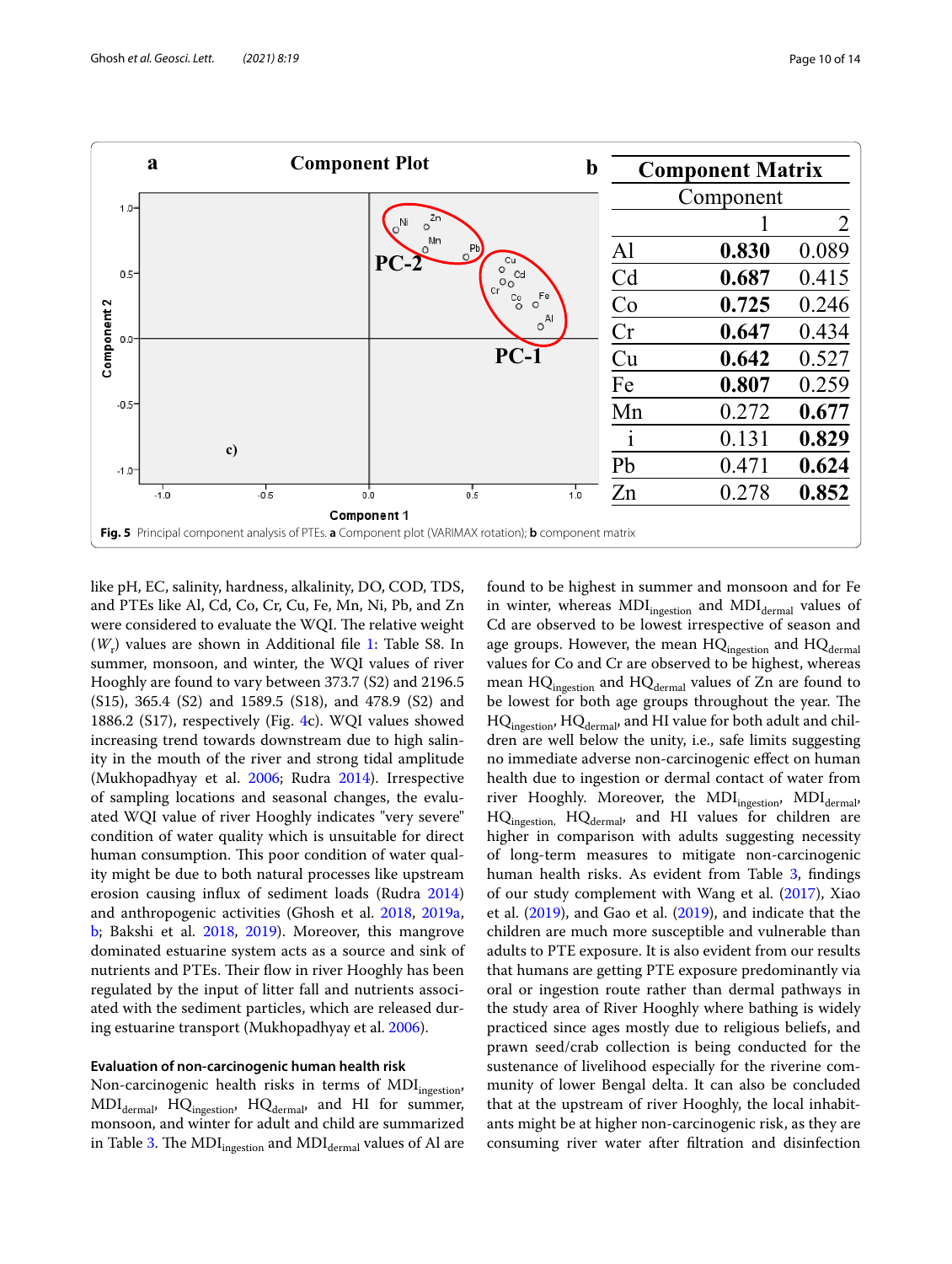<span id="page-10-0"></span>**Table 3** Seasonal MDI<sub>ingestion</sub> (adult and child), MDI<sub>dermal</sub> (adult and child), HQ (adult and child), and HI (adult and child)

| Seasons | <b>Parameters</b>               | Al           | Cd           | Co           | Cr           | Cu           | Fe           | Mn           | Ni           | Pb           | Zn           |
|---------|---------------------------------|--------------|--------------|--------------|--------------|--------------|--------------|--------------|--------------|--------------|--------------|
| Summer  | MDI ingestion (adult)           | $3.64E - 01$ | 2.81E-04     | 1.09E-03     | $1.21E - 03$ | 1.80E-03     | 3.33E-01     | 7.01E-03     | 1.53E-03     | 5.78E-04     | $2.28E - 03$ |
|         | MDI ingestion (child)           | 5.30E-01     | 4.09E-04     | 1.58E-03     | 1.76E-03     | $2.62E - 03$ | 4.85E-01     | $1.02E - 02$ | 2.23E-03     | 8.42E-04     | 3.33E-03     |
|         | MDI dermal (adult)              | 3.37E-05     | 2.60E-08     | 4.02E-07     | 2.24E-07     | 1.66E-07     | 3.08E-05     | 6.49E-07     | 5.67E-07     | 2.14E-07     | $1.27E - 07$ |
|         | MDI dermal (child)              | 3.16E-03     | 2.44E-06     | 3.77E-05     | $2.11E - 05$ | 1.56E-05     | 2.90E-03     | 6.09E-05     | 5.32E-05     | 2.01E-05     | 1.19E-05     |
|         | HQ ingestion (adult)            | 3.64E-04     | 5.61E-04     | $3.62E - 03$ | 4.04E-04     | 4.50E-05     | $1.11E - 03$ | 3.50E-04     | 7.66E-05     | 4.13E-04     | 7.61E-06     |
|         | HQ ingestion (child)            | 5.30E-04     | 8.17E-04     | 5.27E-03     | 5.88E-04     | 6.55E-05     | $1.62E - 03$ | 5.10E-04     | $1.12E - 04$ | $6.01E - 04$ | $1.11E - 05$ |
|         | HQ dermal (adult)               | 1.69E-07     | 5.20E-06     | 6.70E-06     | 1.50E-05     | 1.39E-08     | $6.86E - 07$ | 8.11E-07     | 1.05E-07     | 5.10E-07     | $2.11E - 09$ |
|         | HQ dermal (child)               | 1.58E-05     | 4.88E-04     | $6.29E - 04$ | 1.40E-03     | 1.30E-06     | $6.44E - 05$ | 7.61E-05     | 9.86E-06     | 4.78E-05     | 1.98E-07     |
|         | $\mathsf{HI}_{\mathsf{Adult}}$  | 3.64E-04     | 5.67E-04     | $3.63E - 03$ | 4.19E-04     | 4.50E-05     | $1.11E - 03$ | 3.51E-04     | 7.67E-05     | 4.13E-04     | 7.61E-06     |
|         | HI <sub>Children</sub>          | 5.46E-04     | $1.31E - 03$ | 5.90E-03     | 1.99E-03     | 6.68E-05     | 1.68E-03     | 5.86E-04     | $1.21E - 04$ | 6.49E-04     | 1.13E-05     |
| Monsoon | MDI ingestion (adult)           | 3.03E-01     | 1.93E-04     | 6.75E-04     | 7.50E-04     | $1.32E - 03$ | $2.61E - 01$ | 5.70E-03     | 1.30E-03     | 4.48E-04     | 1.80E-03     |
|         | MDI ingestion (child)           | 4.41E-01     | 2.81E-04     | 9.83E-04     | 1.09E-03     | 1.92E-03     | 3.80E-01     | 8.29E-03     | 1.89E-03     | $6.52E - 04$ | $2.62E - 03$ |
|         | MDI dermal (adult)              | 2.81E-05     | 1.79E-08     | 2.50E-07     | 1.39E-07     | $1.22E - 07$ | 2.42E-05     | 5.27E-07     | 4.81E-07     | 1.66E-07     | 1.00E-07     |
|         | MDI dermal (child)              | $2.63E - 03$ | 1.68E-06     | 2.35E-05     | 1.30E-05     | 1.15E-05     | 2.27E-03     | 4.95E-05     | 4.52E-05     | 1.56E-05     | 9.38E-06     |
|         | HQ ingestion (adult)            | 3.03E-04     | 3.86E-04     | $2.25E - 03$ | 2.50E-04     | 3.30E-05     | 8.71E-04     | 2.85E-04     | 6.50E-05     | 3.20E-04     | $6.00E - 06$ |
|         | HQ ingestion (child)            | 4.41E-04     | 5.62E-04     | 3.28E-03     | 3.64E-04     | 4.81E-05     | 1.27E-03     | 4.15E-04     | 9.47E-05     | 4.66E-04     | 8.74E-06     |
|         | HQ dermal (adult)               | 1.40E-07     | 3.57E-06     | 4.17E-06     | 9.26E-06     | $1.02E - 08$ | 5.38E-07     | 6.59E-07     | 8.92E-08     | 3.95E-07     | 1.67E-09     |
|         | HQ dermal (child)               | 1.32E-05     | 3.36E-04     | 3.91E-04     | 8.69E-04     | 9.56E-07     | 5.05E-05     | 6.19E-05     | 8.37E-06     | 3.71E-05     | 1.56E-07     |
|         | $\mathsf{HI}_{\mathsf{Adult}}$  | 3.03E-04     | 3.90E-04     | 2.25E-03     | 2.59E-04     | 3.30E-05     | 8.72E-04     | 2.85E-04     | 6.51E-05     | 3.20E-04     | 6.00E-06     |
|         | $\mathsf{HI}_\mathsf{Children}$ | 4.55E-04     | 8.98E-04     | 3.67E-03     | 1.23E-03     | 4.90E-05     | 1.32E-03     | 4.77E-04     | 1.03E-04     | 5.03E-04     | 8.89E-06     |
| Winter  | MDI ingestion (adult)           | 3.53E-01     | 3.21E-04     | $1.12E - 03$ | $1.22E - 03$ | 1.94E-03     | 3.59E-01     | 7.82E-03     | 1.92E-03     | 6.43E-04     | $2.72E - 03$ |
|         | MDI ingestion (child)           | 5.15E-01     | 4.68E-04     | $1.62E - 03$ | 1.78E-03     | 2.83E-03     | $5.22E - 01$ | $1.14E - 02$ | 2.79E-03     | $9.36E - 04$ | 3.97E-03     |
|         | MDI dermal (adult)              | 3.27E-05     | 2.97E-08     | 4.13E-07     | 2.27E-07     | 1.80E-07     | 3.32E-05     | 7.24E-07     | 7.10E-07     | 2.38E-07     | 1.51E-07     |
|         | MDI dermal (child)              | 3.07E-03     | 2.79E-06     | 3.88E-05     | 2.13E-05     | 1.69E-05     | 3.12E-03     | 6.80E-05     | 6.66E-05     | 2.23E-05     | $1.42E - 05$ |
|         | HQ ingestion (adult)            | 3.53E-04     | 6.43E-04     | 3.72E-03     | 4.08E-04     | 4.86E-05     | 1.20E-03     | 3.91E-04     | 9.58E-05     | 4.59E-04     | $9.08E - 06$ |
|         | HQ ingestion (child)            | 5.15E-04     | 9.36E-04     | 5.41E-03     | 5.94E-04     | 7.07E-05     | 1.74E-03     | 5.70E-04     | 1.39E-04     | $6.68E - 04$ | 1.32E-05     |
|         | HQ dermal (adult)               | $1.64E - 07$ | 5.95E-06     | 6.89E-06     | $1.51E - 05$ | 1.50E-08     | 7.38E-07     | 9.05E-07     | $1.31E - 07$ | 5.66E-07     | 2.52E-09     |
|         | HQ dermal (child)               | 1.54E-05     | 5.58E-04     | 6.46E-04     | $1.42E - 03$ | $1.41E - 06$ | 6.93E-05     | 8.50E-05     | 1.23E-05     | 5.32E-05     | 2.37E-07     |
|         | $HI_{Adult}$                    | 3.54E-04     | 6.49E-04     | 3.73E-03     | 4.23E-04     | 4.86E-05     | 1.20E-03     | 3.92E-04     | 9.59E-05     | 4.60E-04     | 9.08E-06     |
|         | $\mathsf{HI}_\mathsf{Children}$ | 5.30E-04     | 1.49E-03     | $6.06E - 03$ | $2.01E - 03$ | 7.22E-05     | $1.81E - 03$ | 6.55E-04     | 1.52E-04     | 7.21E-04     | 1.35E-05     |

but getting exposure to dissolved PTEs. A regular exposure to PTEs at this level will be toxic towards human causing long-term irreversible health effects (Singh et al. [2018](#page-13-17)). Moreover, long-term PTE exposure might also lead to bio-magnification and bio-accumulation of PTEs causing different diseases like cardiovascular problems, damage of kidney, renal cortex and liver, osteoporosis, and developmental retardation (Oyem et al. [2015;](#page-12-46) Paul [2017](#page-12-47); Mitra et al. [2018b\)](#page-12-16).

### **Conclusions**

The deterioration of water quality of river Hooghly due to different natural and anthropogenic processes of varied nature is coupled with a combination of biological and/or physicochemical processes. The pH and other physicochemical properties of river Hooghly such as alkalinity and hardness are in direct relation with each other. Salinity, EC, and TDS show an increasing trend towards mouth of the river Hooghly. The river water is found to be unsuitable for direct human consumption as indicated by the WQI. Increased concentration of PTEs is observed especially near the industrial belt and urban centres surrounding the river belt. The varied accumulation of PTEs at different sampling locations might be due to local tidal amplitude, magnitude of discharge of industrial effluent and municipal sewage, and sedimentation. The concentrations of PTEs like Cd, Co, and Zn show temporal increment in concentration compared to other available reports on river Hooghly. The evaluation of non-carcinogenic human health risk of PTEs indicates no immediate adverse impact due to ingestion or dermal contact of water through bathing or drinking from river Hooghly. However, children are much more susceptible to non-carcinogenic health risks than adults. The results suggest implementation of a combination of legislative regulation, awareness campaign among stake holders,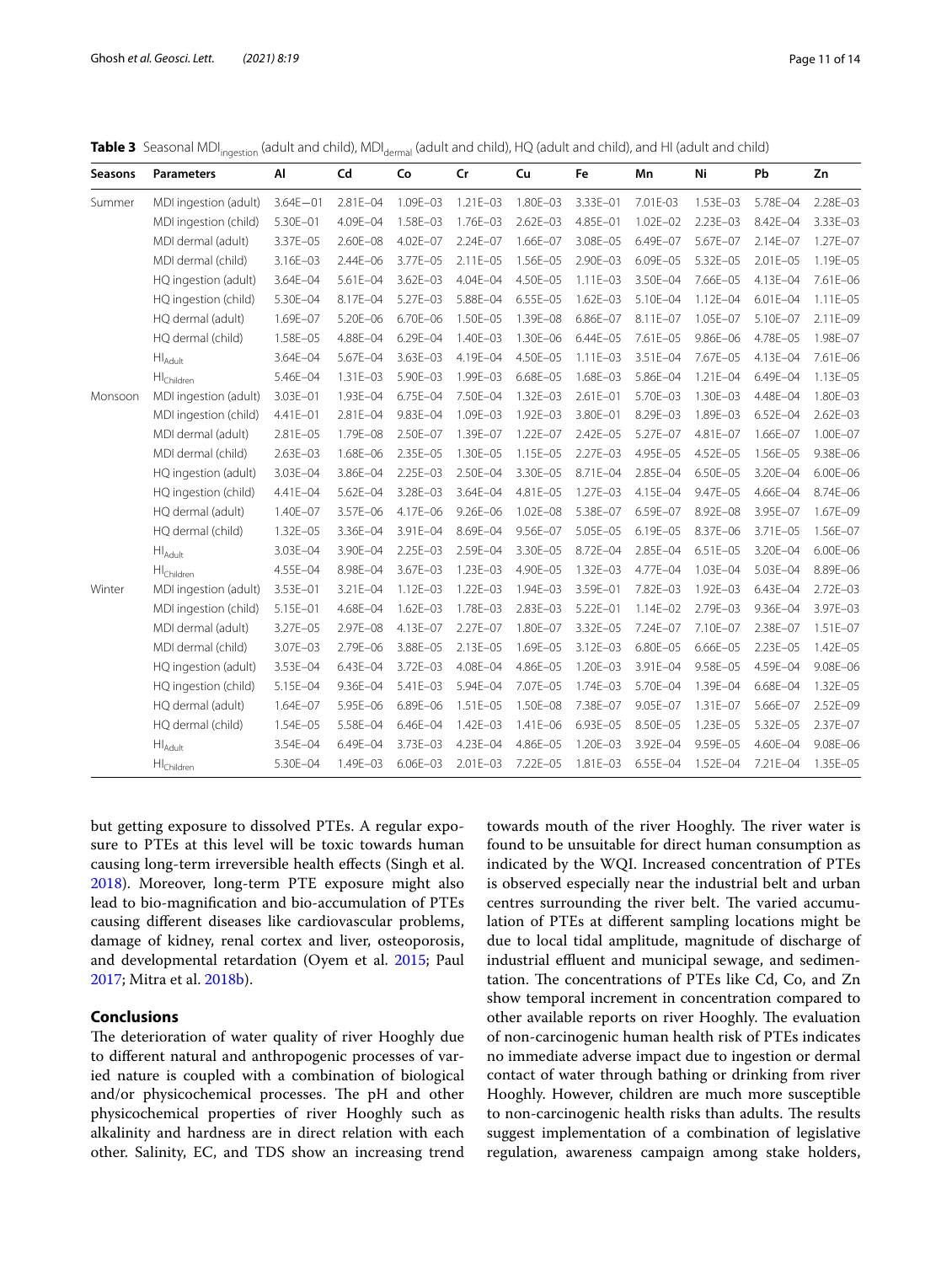monitoring data, and software based models for risk and vulnerability assessment can be used as a useful tool for improvement of water quality in river Hooghly, which serves as a lifeline of the lower Gangetic delta and supports livelihood of millions.

#### **Supplementary Information**

The online version contains supplementary material available at https://doi. org/10.1186/s40562-021-00189-5.

<span id="page-11-11"></span>**Additional file 1: Table S1.** Analytical procedure, Accuracy and Precision data of Standard Reference Materials of (SRM 1643f ). **Table S2**. Detailed calculation of WQI, risk assessment and HQ. **Table S3**. Seasonal physicochemical properties of water of river Hooghly ( $n=3$  for each site and season). **Table S4.** Seasonal distribution of PTE in river Hooghly (n = 3 for each site and season). **Table S5.** Pearson's Correlation analysis between toxic elements in water of river Hooghly (n= 162). **Table S6.** ANOVA co-efficients of toxic elements between sampling locations in different seasons. **Table S7.** ANOVA co-efficients of toxic elements in river Hooghly considering three seasons. **Table S8.** Relative Weight (Wr) of studied water quality parameters.

#### **Acknowledgements**

We are thankful to the Scientific and Engineering Research Board (SR/FT/ LS-155/2011 dated 25.04.2013), Department of Science and Technology, Govt. of India for funding this research in University of Calcutta. We are also thankful to the University of Calcutta and CU-UPE facility for providing instrumental and infrastructural facilities.

#### **Authors' contributions**

PC provided supervision and financial support for this study, and checked the manuscript. JKB checked the manuscript and helped in statistical interpretation. SB and TG helped in analysis. SM helped in sampling, laboratory analysis and manuscript writing. MB helped in laboratory analysis, manuscript writing, data curation, and statistical analysis. SG collected samples, laboratory analysis, writing original draft and its review, data curation, formal analysis, validation, and GIS analysis. All authors read and approved the final manuscript.

#### **Funding**

Scientific and Engineering Research Board (SR/FT/LS-155/2011 dated 25.04.2013), Department of Science and Technology, Govt. of India.

#### **Availability of data and materials**

The research data of this study are given in the additional tables and can be obtained by requesting the corresponding author.

#### **Declarations**

#### **Competing interests**

The authors declare that they have no conflict of interests.

#### **Author details**

<sup>1</sup> Department of Environmental Science, University of Calcutta, Kolkata, India. <sup>2</sup>School of Environmental Studies, Jadavpur University, Kolkata, India. <sup>3</sup>Department of Ecological Studies, International Centre for Ecological Engineering, University of Kalyani, Nadia, Kalyani 741235, West Bengal, India.

#### Received: 7 January 2021 Accepted: 8 April 2021 Published online: 01 May 2021

#### **References**

<span id="page-11-21"></span>Achyuthan H, Richard Mohan D, Srinivasalu S, Selvaraj K (2002) Trace metals concentrations in the sediment cores of estuary and tidal zones

between Chennai and Pondicherry, along the east coast of India. Indian J Mar Sci 31:141–149

- <span id="page-11-7"></span>Allinson M, Zhang P, Bui A, Myers JH, Pettigrove V, Rose G et al (2017) Herbicides and trace metals in urban waters in Melbourne, Australia (2011–12): concentrations and potential impact. Environ Sci Pollut Res 24(8):7274–7284
- <span id="page-11-5"></span>Alves RI, Sampaio CF, Nadal M, Schuhmacher M, Domingo JL, Segura-Muñoz SI (2014) Metal concentrations in surface water and sediments from Pardo River, Brazil: human health risks. Environ Res 133:149–155
- <span id="page-11-0"></span>Amman AA, Michalke B, Schramel P (2002) Speciation of heavy metals in environmental water by ion chromatography coupled to ICP-MS. Anal Bioanal Chem 372(3):448–452
- <span id="page-11-10"></span>APHA (2017) standard methods for the examination of water and wastewater. In: Baird BR, Eaton AD, Rice EW (eds) American Public Health Association, Washington, DC, 23, 1600
- <span id="page-11-17"></span>Asante KA, Agusa T, Subramanian A, Ansa-Asare OD, Biney CA, Tanabe S (2007) Contamination status of arsenic and other trace elements in drinking water and residents from Tarkwa, a historic mining township in Ghana. Chemosphere 66(8):1513–1522
- <span id="page-11-15"></span>Bakshi M, Ram SS, Ghosh S, Chakraborty A, Sudarshan M, Chaudhuri P (2017) Micro-spatial variation of elemental distribution in estuarine sediment and their accumulation in mangroves of Indian Sundarban. Environ Monit Assess 189(5):221
- <span id="page-11-22"></span>Bakshi M, Ghosh S, Chakraborty D, Hazra S, Chaudhuri P (2018) Assessment of potentially toxic metal (PTM) pollution in mangrove habitats using biochemical markers: a case study on Avicennia officinalis L. in and around Sundarban, India. Mar Pollut Bull 133:157–172
- <span id="page-11-16"></span>Bakshi M, Ghosh S, Ram SS, Sudarshan M, Chakraborty A, Biswas JK et al (2019) Sediment quality, elemental bioaccumulation and antimicrobial properties of mangroves of Indian Sundarban. Environ Geochem Health 41:1–22
- <span id="page-11-14"></span>Basu S, Banerjee T, Manna P, Bhattacharyya B, Guha B (2013) Influence of physicochemical parameters on the abundance of Coliform bacteria in an Industrial Site of the Hooghly River, India. Proc Zool Soc 66(1):20–26
- <span id="page-11-13"></span>Batabyal P, Einsporn MH, Mookerjee S, Palit A, Neogi SB, Nair GB, Lara RJ (2014) Influence of hydrologic and anthropogenic factors on the abundance variability of enteropathogens in the Ganges estuary, a cholera endemic region. Sci Total Environ 472:154–161
- <span id="page-11-9"></span>Bharati L, Sharma BR, Smakhtin V (eds) (2016) The Ganges River basin: status and challenges in water, environment and livelihoods. Routledge, Abingdon
- <span id="page-11-1"></span>Bhattacharya BD, Nayak DC, Sarkar SK, Biswas SN, Rakshit D, Ahmed MK (2015) Distribution of dissolved trace metals in coastal regions of Indian Sundarban mangrove wetland: a multivariate approach. J Clean Prod 96:233–243
- <span id="page-11-18"></span>Birch GF, Lee SB (2018) Baseline physio-chemical characteristics of Sydney estuary water under quiescent conditions. Mar Pollut Bull 137:370–381
- <span id="page-11-3"></span>Boyé M, Wake B, Garcia PL, Bown J, Baker AR, Achterberg EP (2012) Distributions of dissolved trace metals (Cd, Cu, Mn, Pb, Ag) in the southeastern Atlantic and the Southern Ocean. Biogeosciences 9:3231–3246
- <span id="page-11-12"></span>Bureau of Indian Standards (BIS) 10500 (2012) Specification for drinking water. Indian Standards Institution, New Delhi, pp 1–5
- <span id="page-11-19"></span>Caruso BS, Bishop M (2009) Seasonal and spatial variation of metal loads from natural flows in the upper Tenmile Creek watershed, Montana. Mine Water Environ 28(3):166–181
- <span id="page-11-20"></span>Dalai TK, Krishnaswami S, Sarin MM (2002) Major ion chemistry in the headwaters of the Yamuna river system: chemical weathering, its temperature dependence and CO2 consumption in the Himalaya. Geochim Cosmochim Acta 66(19):3397–3416
- <span id="page-11-6"></span>Ferreira V, Koricheva J, Duarte S, Niyogi DK, Guérold F (2016) Effects of anthropogenic heavy metal contamination on litter decomposition in streams—a meta-analysis. Environ Pollut 210:261–270
- <span id="page-11-4"></span>Flegal AR, Patterson CC (1983) Vertical concentration profiles of lead in the Central Pacific at 15 N and 20 S. Earth Planet Sci Lett 64(1):19–32
- <span id="page-11-8"></span>Gao B, Gao L, Gao J, Xu D, Wang Q, Sun K (2019) Simultaneous evaluations of occurrence and probabilistic human health risk associated with trace elements in typical drinking water sources from major river basins in China. Sci Total Environ 666:139–146
- <span id="page-11-2"></span>Garrett RG (2000) Natural sources of metals to the environment. Hum Ecol Risk Assess 6(6):945–963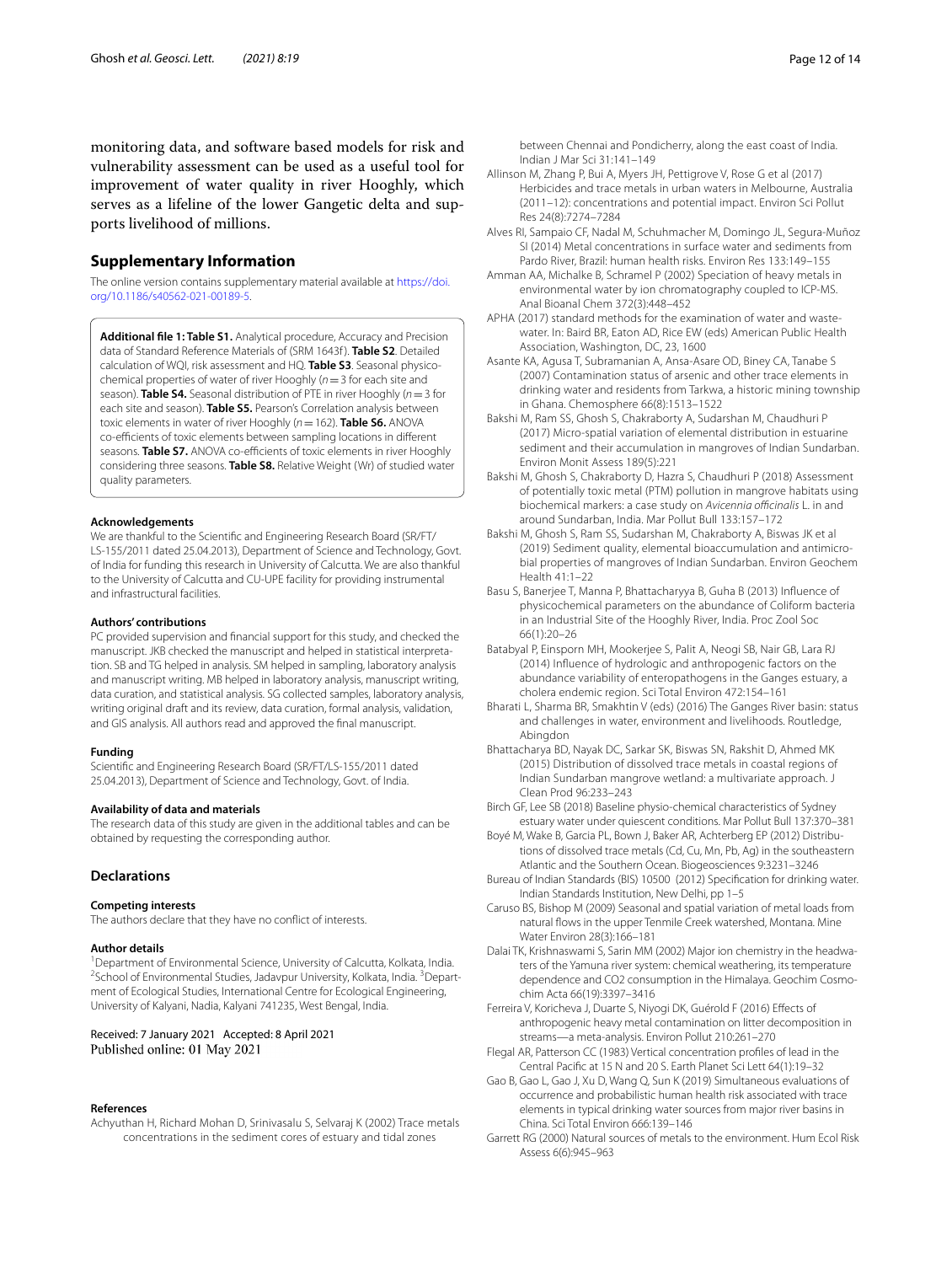- <span id="page-12-33"></span>Gaur VK, Gupta SK, Pandey SD, GopalK MV (2005) Distribution of heavy metals in sediment and water of river Gomti. Environ Monit Assess 102(1–3):419–433
- <span id="page-12-1"></span>Ghosh S, Ram SS, Bakshi M, Chakraborty A, Sudarshan M, Chaudhuri P (2016) Vertical and horizontal variation of elemental contamination in sediments of Hooghly Estuary, India. Mar Pollut Bull 109(1):539–549
- <span id="page-12-35"></span>Ghosh S, Bakshi M, Kumar A, Ramanathan AL, Biswas JK, Bhattacharyya S et al (2018) Assessing the potential ecological risk of Co, Cr, Cu, Fe and Zn in the sediments of Hooghly-Matla estuarine system. India. Environ Geochem Health 41(1):53–70
- <span id="page-12-24"></span>Ghosh S, Bakshi M, Mitra S, Mahanty S, Ram SS, Banerjee S et al (2019a) Elemental geochemistry in acid sulphate soils—a case study from reclaimed islands of Indian Sundarban. Mar Pollut Bull 138:501–510
- <span id="page-12-29"></span>Ghosh S, Majumder S, Roychowdhury T (2019b) Assessment of the effect of urban pollution on surface water-groundwater system of Adi Ganga, a historical outlet of river Ganga. Chemosphere 237:124507
- <span id="page-12-43"></span>Ghrefat H, Yusuf N (2006) Assessing Mn, Fe, Cu, Zn, and Cd pollution in bottom sediments of Wadi Al-Arab Dam, Jordan. Chemosphere 65(11):2114–2121
- <span id="page-12-40"></span>Giri S, Singh AK (2014) Assessment of surface water quality using heavy metal pollution index in Subarnarekha River, India. Water Qual Expo Health 5(4):173–182
- <span id="page-12-3"></span>González-Ortegón E, Laiz I, Sánchez-Quiles D, Cobelo-Garcia A, Tovar-Sánchez A (2019) Trace metal characterization and fluxes from the Guadiana, Tinto-Odiel and Guadalquivir estuaries to the Gulf of Cadiz. Sci Total Environ 650:2454–2466
- <span id="page-12-28"></span>Govil PK, Sorlie JE, Murthy NN, Sujatha D, Reddy GLN, Rudolph-Lund K et al (2008) Soil contamination of heavy metals in the Katedan industrial development area, Hyderabad, India. Environ Monitor Assess 140(1–3):313–323
- <span id="page-12-13"></span>Henderson GM et al (2007) GEOTRACES—an international study of the global marine biogeochemical cycles of trace elements and their isotopes. Chem Erde-Geochem 67(2):85–131
- <span id="page-12-45"></span>ISI (1991) Indian Standard Institute. Drinking water specifications. New Delhi, India
- <span id="page-12-38"></span>Ismail A, Toriman ME, Juahir H, Zain SM, Habir NLA, Retnam A et al (2016) Spatial assessment and source identification of heavy metals pollution in surface water using several chemometric techniques. Mar Pollut Bull 106(1):292–300
- <span id="page-12-31"></span>Jolly YN, Akter JS, Kabir AI, Akbar S (2013) Trace elements contamination in the river Padma, Bangladesh. J Phys 13:95–102
- <span id="page-12-41"></span>Jumbe AS, Nandini N (2009) Impact assessment of heavy metals pollution of Varturlake, Bangalore. J Appl Nat Sci 1(1):53–61
- <span id="page-12-18"></span>Kaiser HF (1958) Thevarimax criterion for analytic rotation in factor analysis. Psychometrika 23:187–200
- <span id="page-12-7"></span>Kar D, Sur P, Mandai SK, Saha T, Kole RK (2008) Assessment of heavy metal pollution in surface water. Int J Environ Sci Technol 5(1):119–124
- <span id="page-12-27"></span>Karar K, Gupta AK (2006) Seasonal variations and chemical characterization of ambient PM10 at residential and industrial sites of an urban region of Kolkata (Calcutta), India. Atmos Res 81(1):36–53
- <span id="page-12-8"></span>Karbassi AR, Tajziehchi S, Afshar S (2015) An investigation on heavy metals in soils around oil field area. Glob J Environ Sci Manag 1(4):275–282
- <span id="page-12-25"></span>Kazi TG, Arain MB, Jamali MK, Jalbani N, Afridi HI, Sarfraz RA et al (2009) Assessment of water quality of polluted lake using multivariate statistical techniques: a case study. Ecotoxicol Environ Saf 72(2):301–309
- <span id="page-12-32"></span>Konhauser KO, Powell MA, Fyfe WS, Longstaffe FJ, Tripathy S (1997) Trace element geochemistry of river sediment, Orissa State, India. J Hydrol 193(1–4):258–269
- <span id="page-12-34"></span>Krishna AK, Satyanarayanan M, Govil PK (2009) Assessment of heavy metal pollution in water using multivariate statistical techniques in an industrial area: a case study from Patancheru, Medak District, Andhra Pradesh, India. J Hazard Mater 167(1–3):366–373
- <span id="page-12-11"></span>Li S, Zhang Q (2010) Risk assessment and seasonal variations of dissolved trace elements and heavy metals in the Upper Han River, China. J Hazard Mater 181(1–3):1051–1058
- <span id="page-12-15"></span>Li S, Xu Z, Cheng X, Zhang Q (2008) Dissolved trace elements and heavy metals in the Danjiangkou Reservoir. China Environ Geol 55(5):977–983
- <span id="page-12-6"></span>Low KH, Zain SM, Abas MR, Salleh KM, Teo YY (2015) Distribution and health risk assessment of trace metals in freshwater tilapia from three different aquaculture sites in Jelebu Region (Malaysia). Food Chem 177:390–396
- <span id="page-12-20"></span>Luo XS, Ding J, Xu B, Wang YJ, Li HB, Yu S (2012) Incorporating bioaccessibility into human health risk assessments of heavy metals in urban park soils. Sci Total Environ 424:88–96
- <span id="page-12-39"></span>Mahato MK, Singh PK, Tiwari AK (2014) Evaluation of metals in mine water and assessment of heavy metal pollution index of East Bokaro Coalfield area, Jharkhand, India. Int J Earth Sci Eng 7(04):1611–1618
- <span id="page-12-44"></span>Manon K, Mathieu G, Denise B, Maria LT, Laurent M, Maria-Chiara Q, Rémy G (2019) Leaching behavior of major and trace elements from sludge deposits of a French vertical flow constructed wetland. Sci Total Environ 649:544–553
- <span id="page-12-42"></span>McDonough WF, Sun SS (1995) The composition of the Earth. Chem Geol 120(3–4):223–253
- <span id="page-12-2"></span>Mitra S, Ghosh S, Satpathy KK, Bhattacharya BD, Sarkar SK, Mishra P, Raja P (2018a) Water quality assessment of the ecologically stressed Hooghly River Estuary, India: a multivariate approach. Mar Pollut Bull 126:592–599
- <span id="page-12-16"></span>Mitra S, Sarkar SK, Raja P, Biswas JK, Murugan K (2018b) Dissolved trace elements in Hooghly (Ganges) River Estuary, India: Risk assessment and implications for management. Mar Pollut Bull 133:402–414
- <span id="page-12-12"></span>Mukhopadhyay SK, Biswas HDTK, De TK, Jana TK (2006) Fluxes of nutrients from the tropical River Hooghly at the land–ocean boundary of Sundarbans, NE Coast of Bay of Bengal, India. J Mar Syst 62(1–2):9–21
- <span id="page-12-5"></span>Munoz-Olivas R, Camara C (2001) Speciation related to human health. In: Ebdon L, Pitts L, Cornelis R, Crews H, Donard OFX, Quevauviller P (eds) Trace element speciation for environment, food and health. The Royal Society of Chemistry, Cambridge, UK, pp 331–353
- <span id="page-12-4"></span>Nieder R, Benbi DK, Reichl FX (2018) Role of potentially toxic elements in soils. In: Soil components and human health. Springer, Dordrecht
- <span id="page-12-30"></span>Olıas M, Nieto JM, Sarmiento AM, Cerón JC, Cánovas CR (2004) Seasonal water quality variations in a river affected by acid mine drainage: the Odiel River (South West Spain). Sci Total Environ 333(1–3):267–281
- <span id="page-12-21"></span>Osibanjo O, Daso AP, Gbadebo AM (2011) The impact of industries on surface water quality of River Ona and River Alaro in Oluyole Industrial Estate, Ibadan, Nigeria. Afr J Biotechnol 10(4):696–702
- <span id="page-12-10"></span>Ouyang Y, Nkedi-Kizza P, Wu QT, Shinde D, Huang CH (2006) Assessment of seasonal variations in surface water quality. Water Res 40(20):3800–3810
- <span id="page-12-46"></span>Oyem HH, Oyem IM, Usese AI (2015) Iron, manganese, cadmium, chromium, zinc and arsenic groundwater contents of Agbor and Owa communities of Nigeria. Springerplus 4(1):104
- <span id="page-12-26"></span>Pati S, Dash MK, Mukherjee CK, Dash B, Pokhrel S (2014) Assessment of water quality using multivariate statistical techniques in the coastal region of Visakhapatnam, India. Environ Monit Assess 186(10):6385–6402
- <span id="page-12-47"></span>Paul D (2017) Research on heavy metal pollution of river Ganga: a review. Ann Agrar Sci 15(2):278–286
- <span id="page-12-14"></span>Pertsemli E, Voutsa D (2007) Distribution of heavy metals in lakes doirani and kerkini, northern Greece. J Hazard Mater 148(3):529–537
- <span id="page-12-9"></span>Philippe A, Schaumann GE (2014) Interactions of dissolved organic matter with natural and engineered inorganic colloids: a review. Environ Sci Technol 48(16):8946–8962
- <span id="page-12-0"></span>Rai PK (2008) Heavy metal pollution in aquatic ecosystems and its phytoremediation using wetland plants: an ecosustainable approach. Int J Phytorem 10(2):133–160
- <span id="page-12-23"></span>Rajasegar M (2003) Physico-chemical characteristics of the Vellar estuary in relation to shrimp farming. J Environ Biol 24(1):95–101
- <span id="page-12-37"></span>Raknuzzaman M, Ahmed MK, Islam MS, Habibullah-Al-Mamun M, Tokumura M, Sekine M, Masunaga S (2016) Assessment of trace metals in surface water and sediment collected from polluted coastal areas of Bangladesh. J Water Environ Technol 14(4):247–259
- <span id="page-12-19"></span>Ramakrishnaiah CR, Sadashivaiah C, Ranganna G (2009) Assessment of water quality index for the groundwater in Tumkur Taluk, Karnataka State, India. J Chem 6(2):523–530
- <span id="page-12-36"></span>Reza R, Singh G (2010) Assessment of river water quality status by using water quality index (WQI) in industrial area of Orissa. Int J Appl Environ Sci 5(4):571–580
- <span id="page-12-17"></span>Rudra K (2014) Changing river courses in the western part of the Ganga–Brahmaputra delta. Geomorphology 27:87–100
- <span id="page-12-22"></span>Sadhuram Y, Sarma VV, Murthy TR, Rao BP (2005) Seasonal variability of physico-chemical characteristics of the Haldia channel of Hooghly estuary, India. J Earth Syst Sci 114(1):37–49